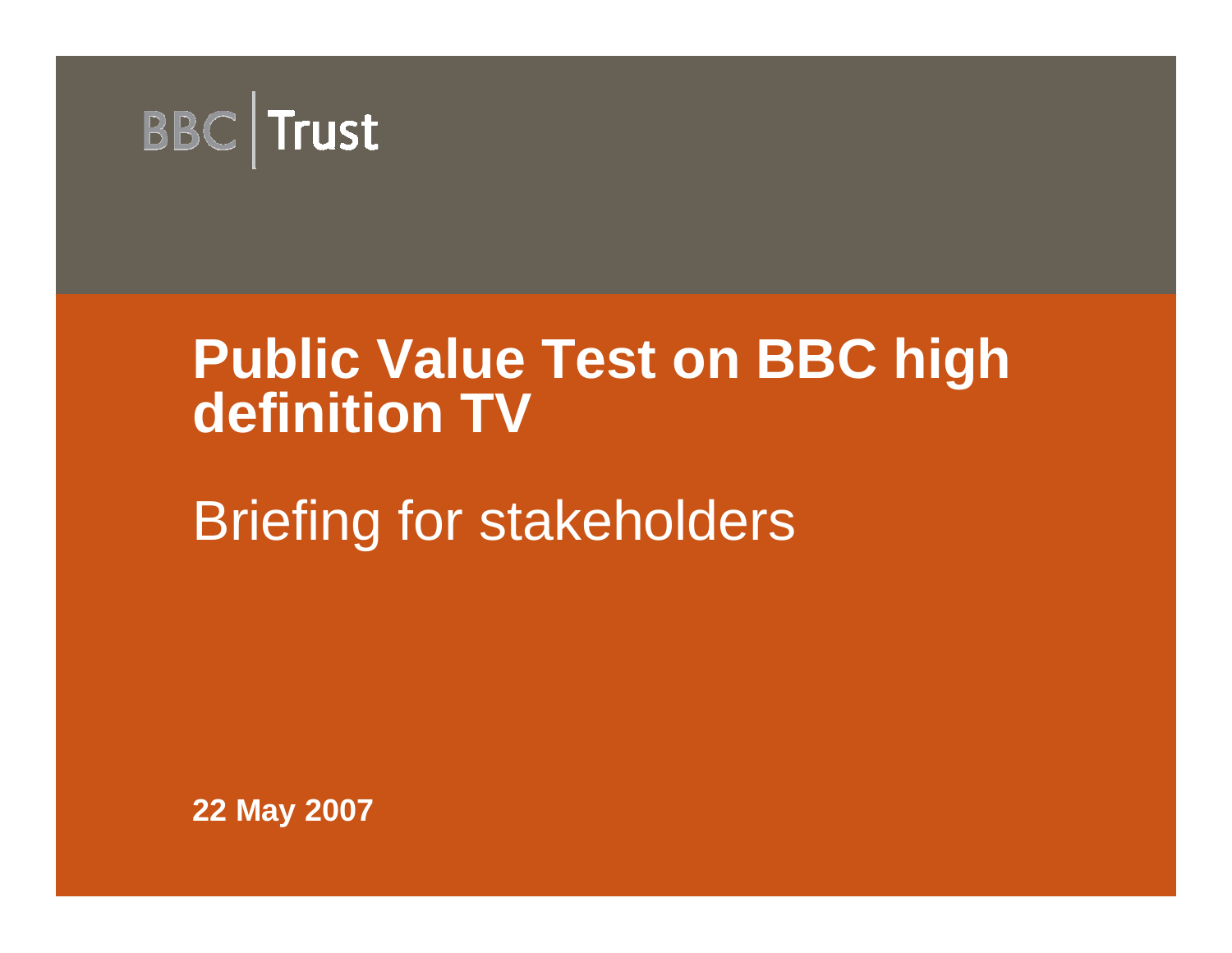# Today's presentation

#### **Welcome**

• Diane Coyle, BBC Trustee

#### **Overview of the PVT process**

• Christopher Woolard, BBC Trust

#### **The proposal for a high definition TV channel**

• Seetha Kumar, Head of BBC HD

#### **The Public Value Assessment**

• Christopher Woolard, BBC Trust

#### **The Market Impact Assessment**

• Charles Jenne, Ofcom

**Q&A**

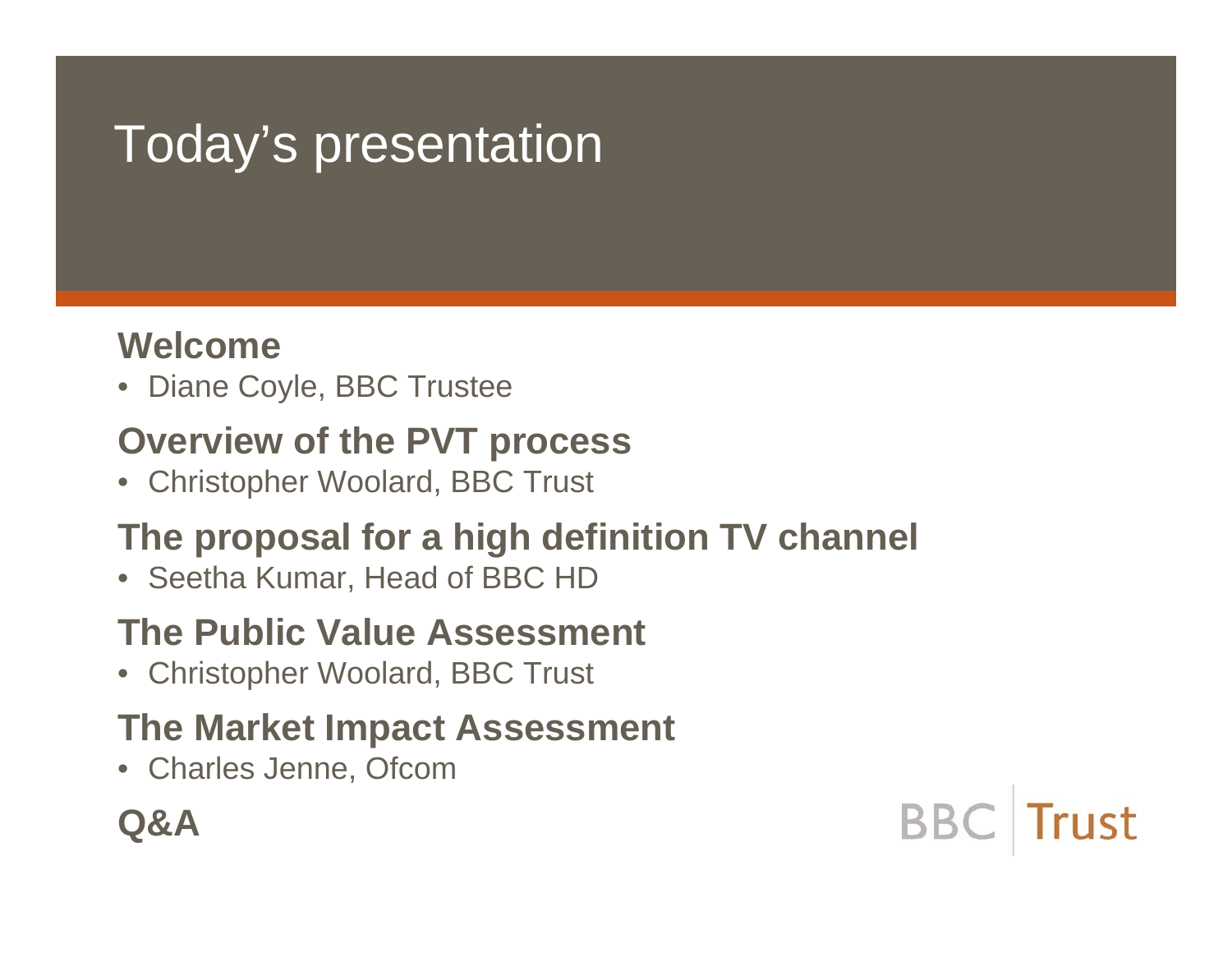

# **Overview of the PVT process**

Christopher Woolard Head of Finance, Economics & Strategy BBC Trust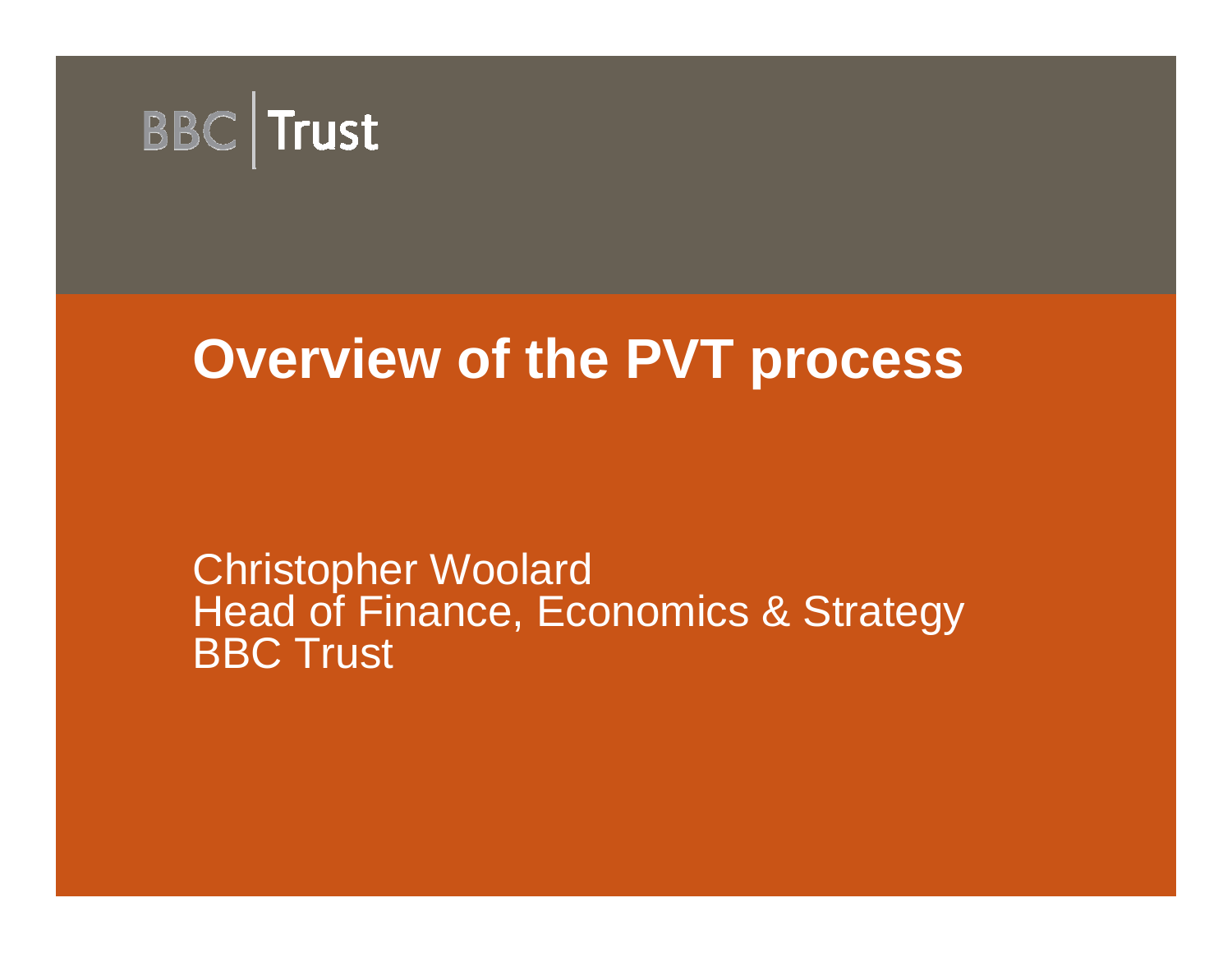## Role of the BBC Trust

- **To represent the public interest**
- **Responsible for decisions on new services**
- **This is the Trust's second Public Value Test**

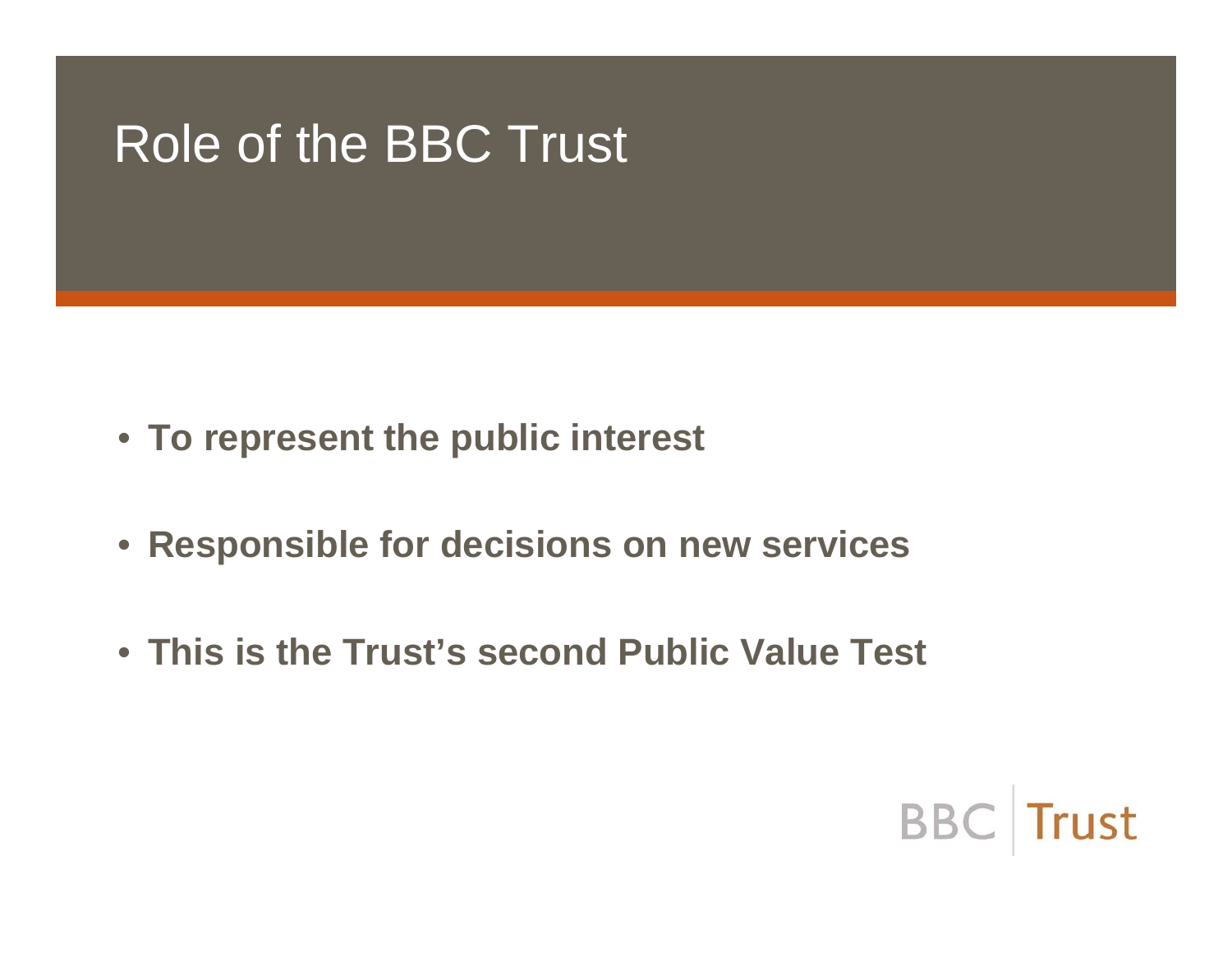## What is the Public Value Test?

**Public Value Test (PVT)**





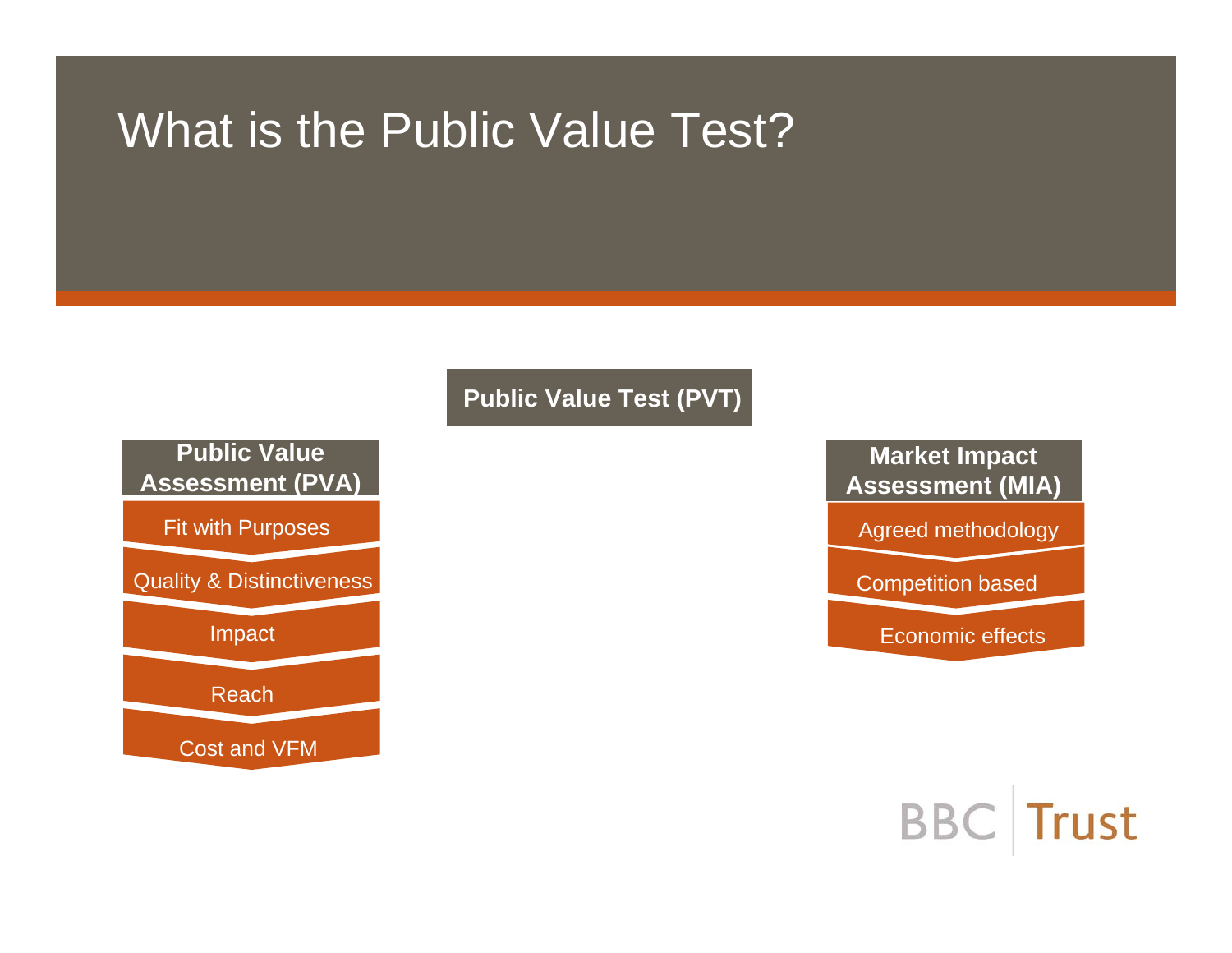## The PVT process

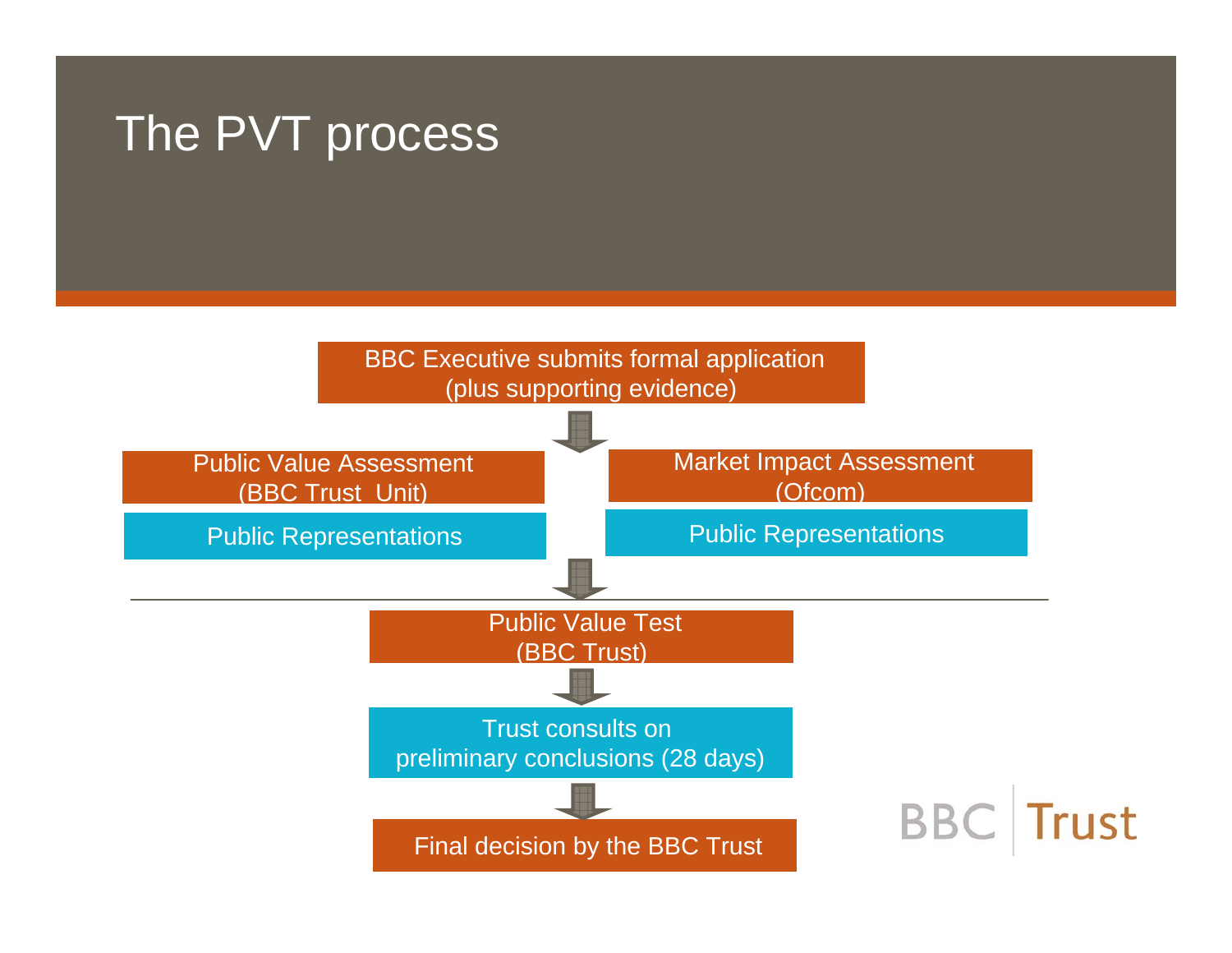# Indicative timetable for the PVT

- 21 May PVT commences
- 22 May PVA & MIA stakeholder representations open
- 19 June PVA & MIA stakeholder representations close
- 18 Sept Publication of PVA & MIA
- 25 Sept Publication of provisional conclusions Consultation opens
- 23 Oct Consultation closes
- 21 Nov Deadline for final decision

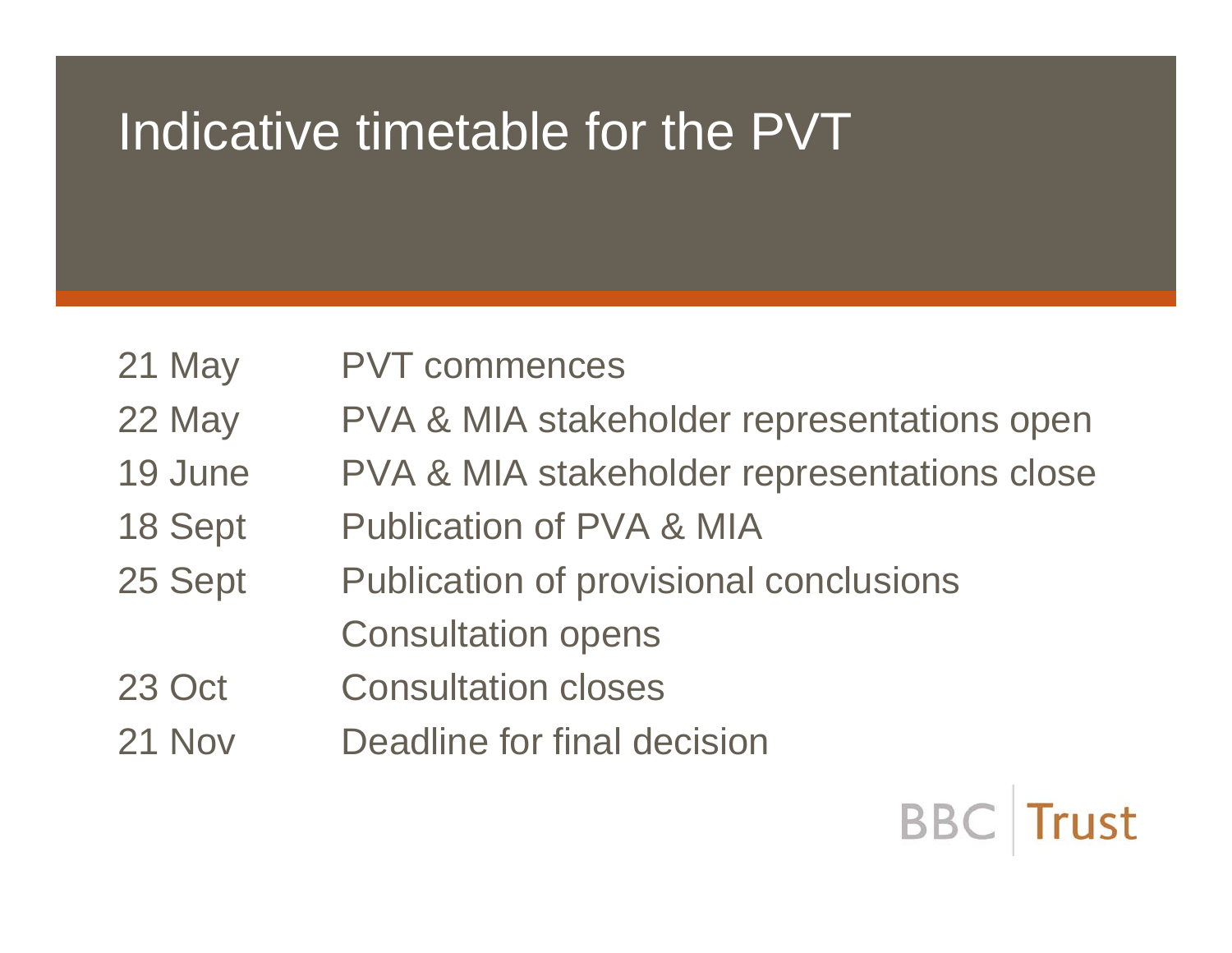## HD and the BBC

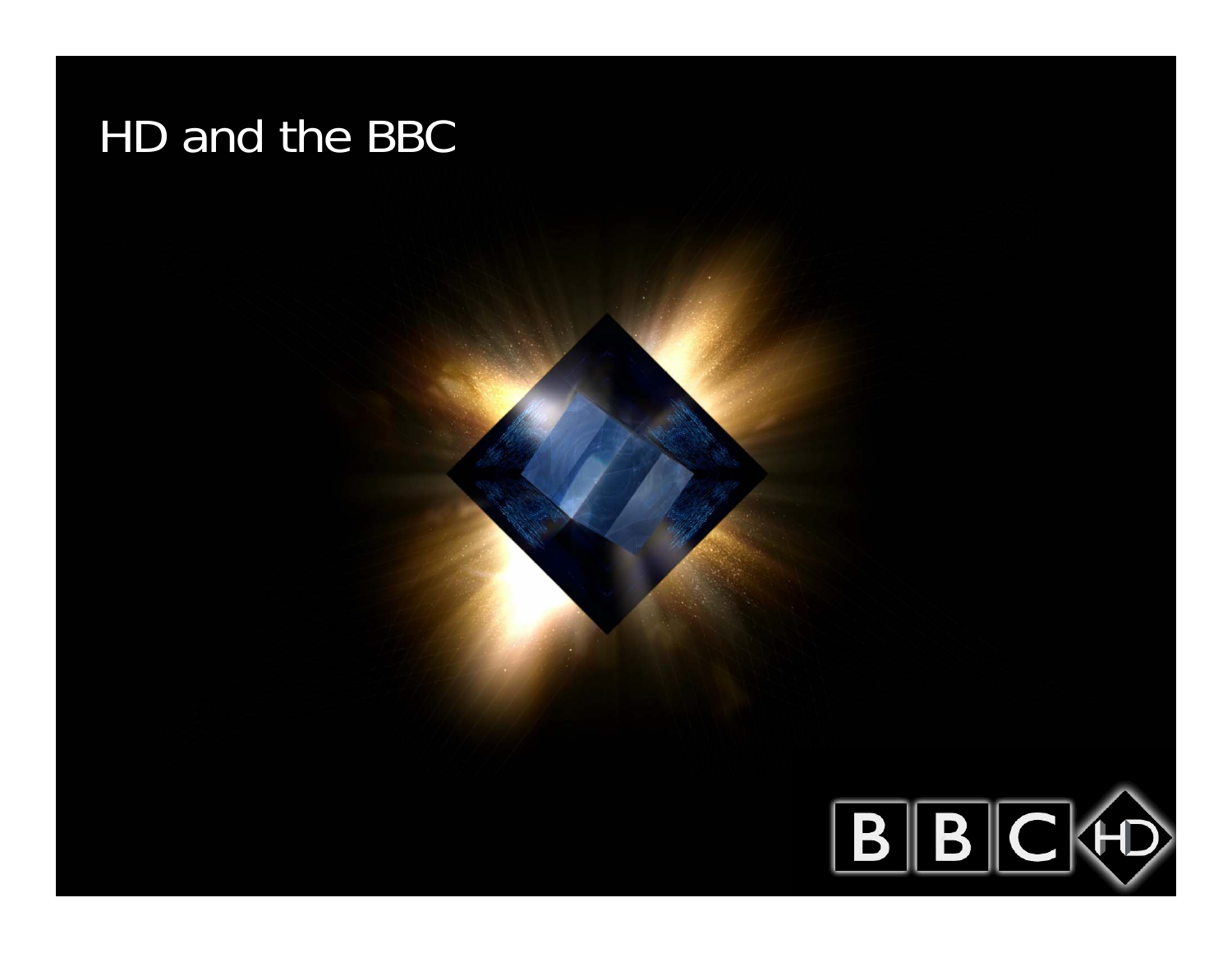### What is HDTV?

- $\bullet$  More lines: 720 or 1080, instead of current 576
- $\bullet$ More pixels  $=$  sharper, deeper pictures
- $\bullet$  Benefits especially noticeable on screens of 28"+
- $\bullet$  5.1 surround sound enhances experience

Quality as a key differentiator



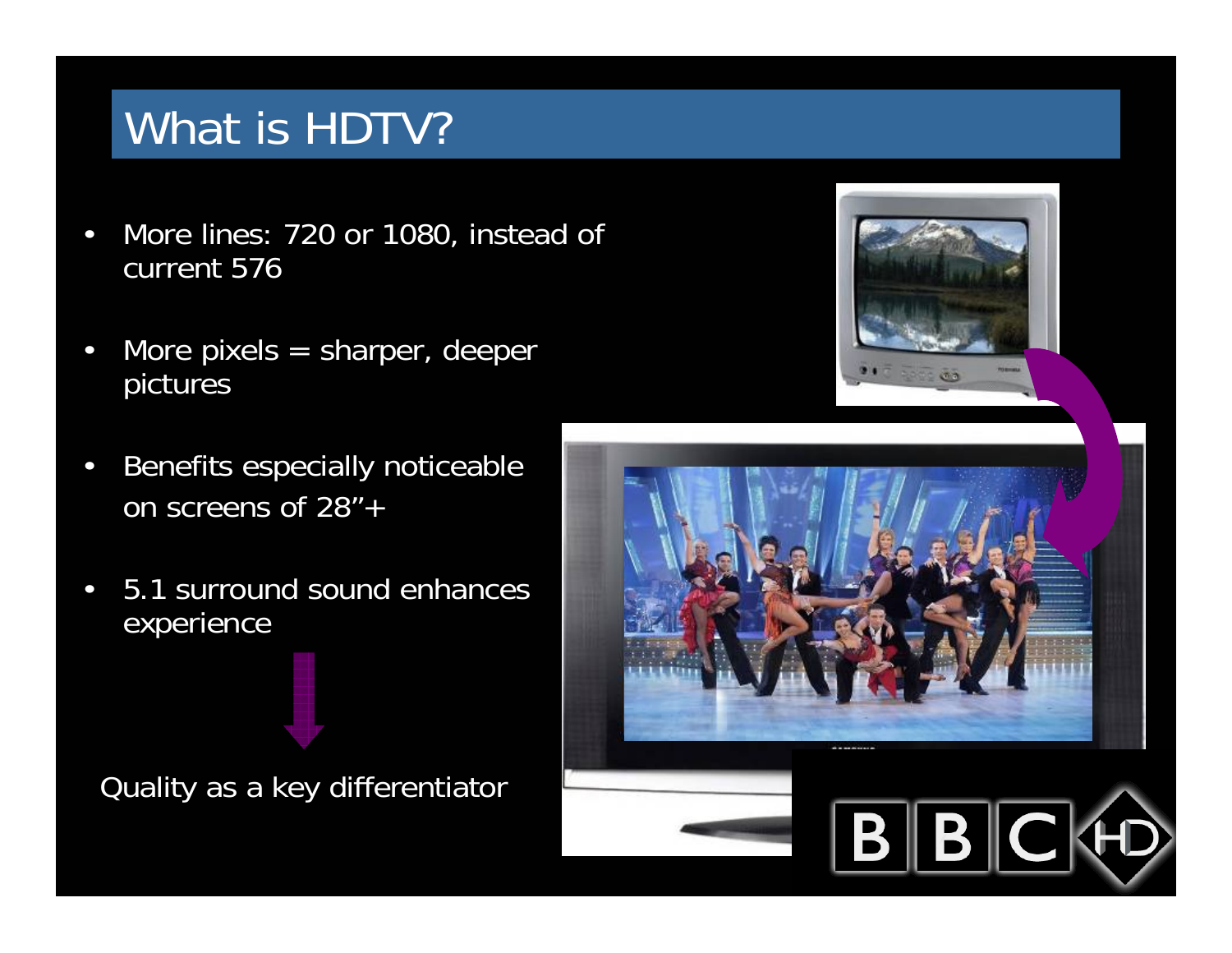# Changes to delivery chain

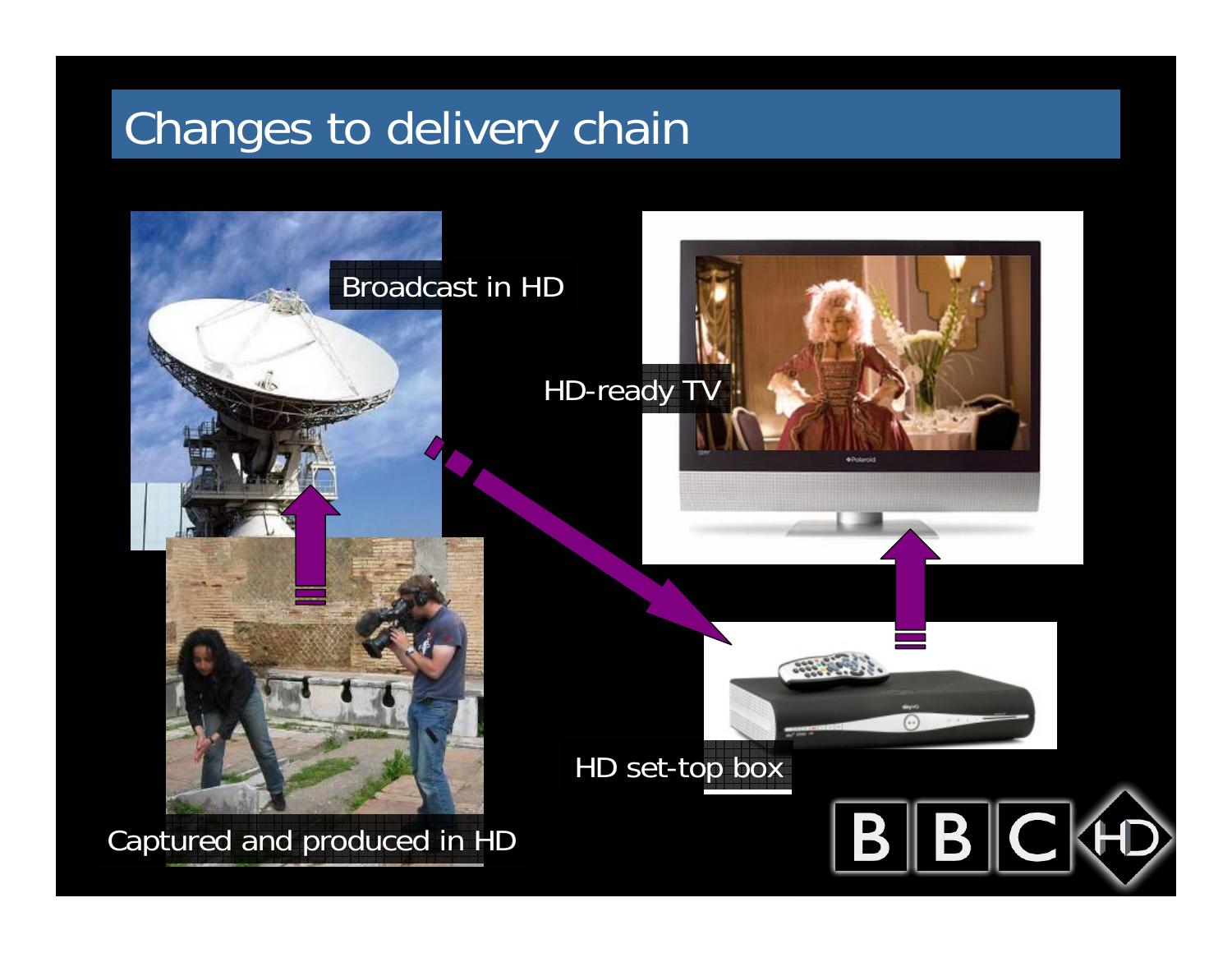## Consumer demand driving UK HD migration

- • 3.8 million HD-ready TV set sales to end March 2007; expected to hit 10 million in 2008
- $\bullet$  Prices fell by 30-40% over the last year; purchasing increasingly representative of social groups
- $\bullet$  Consumers also experiencing HD quality through other technologies (e.g. DVD players XBox360, PS3, home video cameras)
- $\bullet$  SKY HD: 10 months old; 244,000 reported customers by end March, BSkyB say SKY HD shows the fastest new product take-up

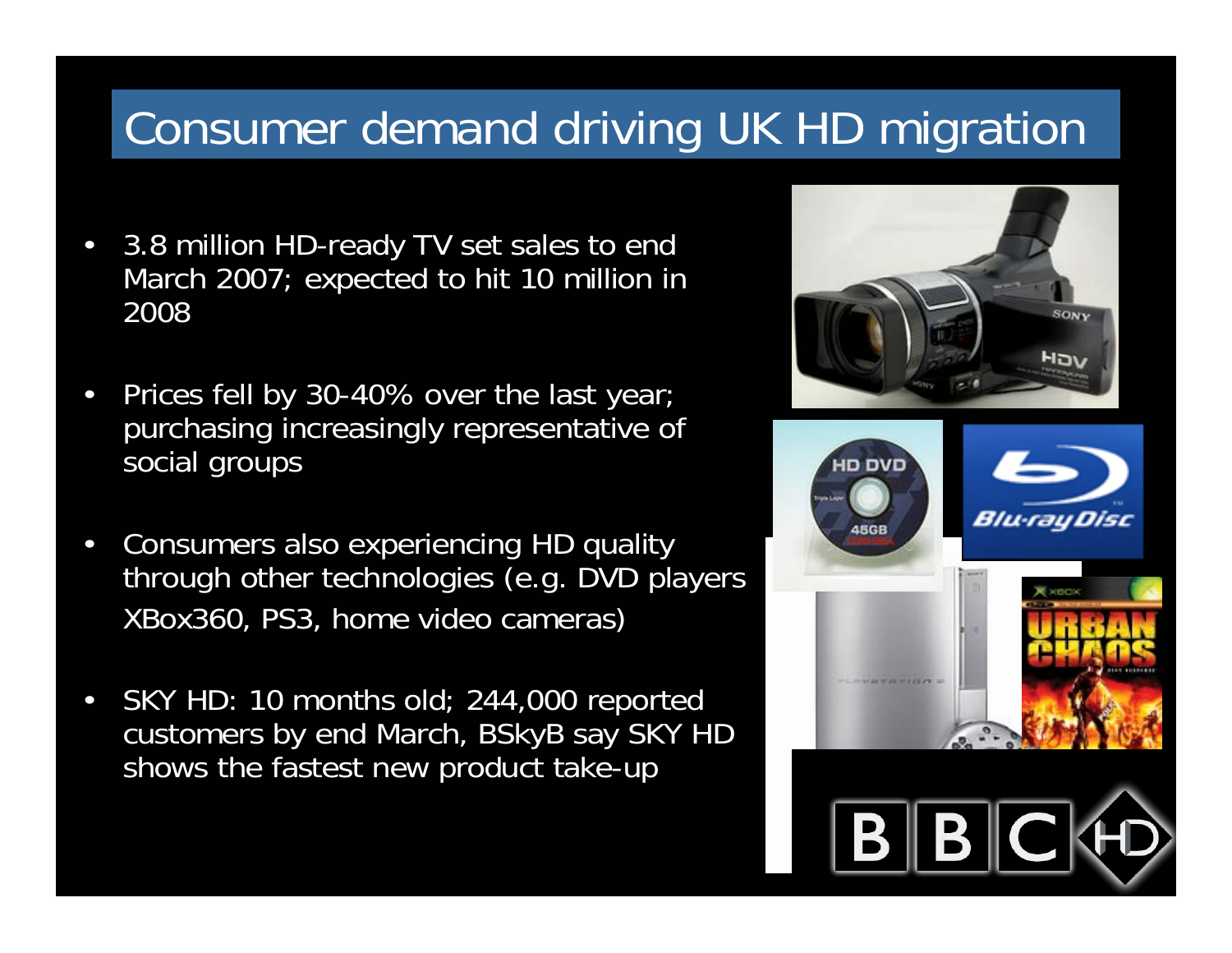## Global HD market is expanding

- • International HD programme and channel market is expanding; US and Japan are dominant
- • US: end 2006 - 27.7m HD TVs and 42 channels; 63m HD TVs and over 109 channels expected by 2011
- • Japan: end 2006 - 9.6m HD TVs and 19 HD channels; 28.9m HD TVs and 69 channels expected by 2011
- • Europe: services in 11 countries (various platforms); 2007 launches include Russia, Belgium, Estonia, Switzerland, Spain, Netherlands, Poland, Czech Republic
- • Global HD channel numbers expected to increase from 106 at end of 2006 to 250 in 2010, 120 of which will be in Europe

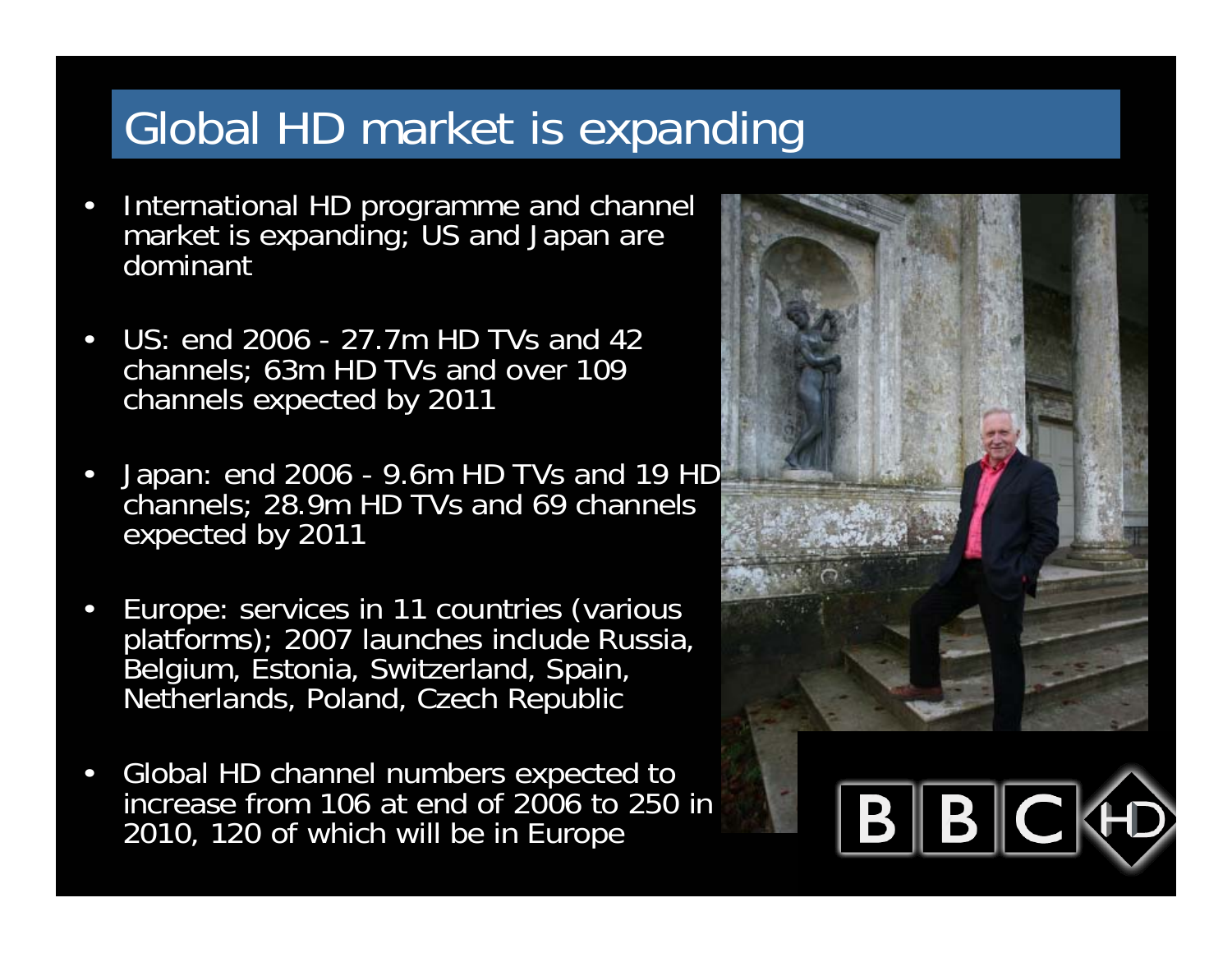# BBC is investing in HD

• HD will become the default production and broadcast standard

Production is migrating to HD in line with:

- •co-production demands
- $\bullet$ international sales
- $\bullet$ innovation and creativity
- $\bullet$ preserving the archive
- •equipment refresh cycle
- • New 'best of BBC' HD channel is first stage in broadcast strategy
- • Aim is to future-proof the BBC for licence fee payers, and lead technological development

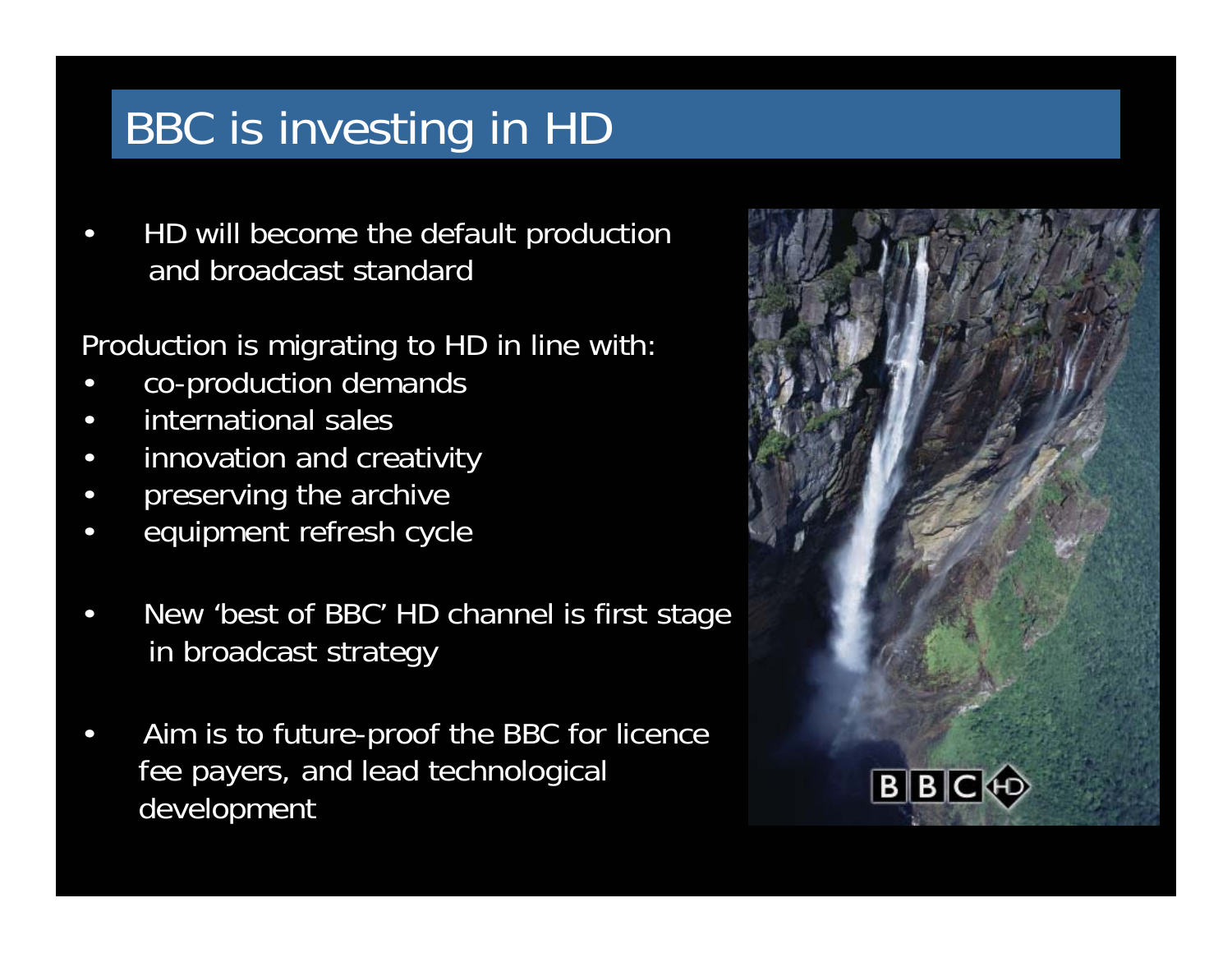## **BBC HD trial**

First UK Free-to-Air (FTA) HD broadcast:

- $\bullet$ trial launched in June 2006
- $\bullet$ Dsat -145 on SKY EPG
- $\bullet$ Dcab - Virgin
- $\bullet$  joint PSB, limited, closed DTT trial (450 homes in London area)

#### Objectives:

- $\bullet$ test end-to-end delivery
- $\bullet$ build industry partnerships
- $\bullet$  gather information to inform BBC HD proposition
- $\bullet$  research viewer experience across all platforms



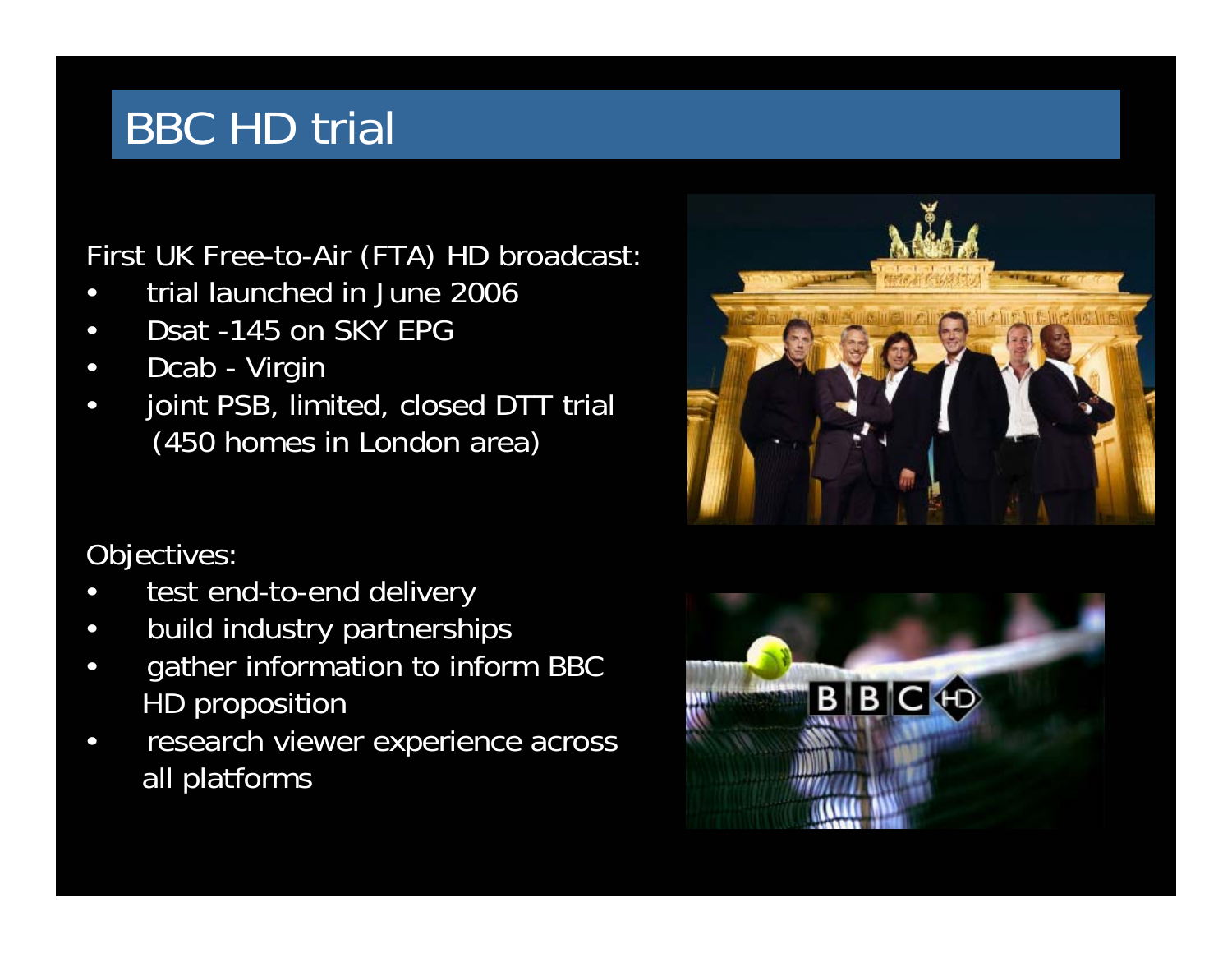### **BBC HD trial**

- • High broadcast and production delivery standards
- $\bullet$ 'Native' HD programmes
- $\bullet$  Landmark Factual, big events, Drama and Performance
- $\bullet$  Scheduling: 2-4 hours a day; mix of live, simulcast and catch-up
- $\bullet$ Distinctive, unique, mixed-genre
- $\bullet$  Extremely positive audience reactions

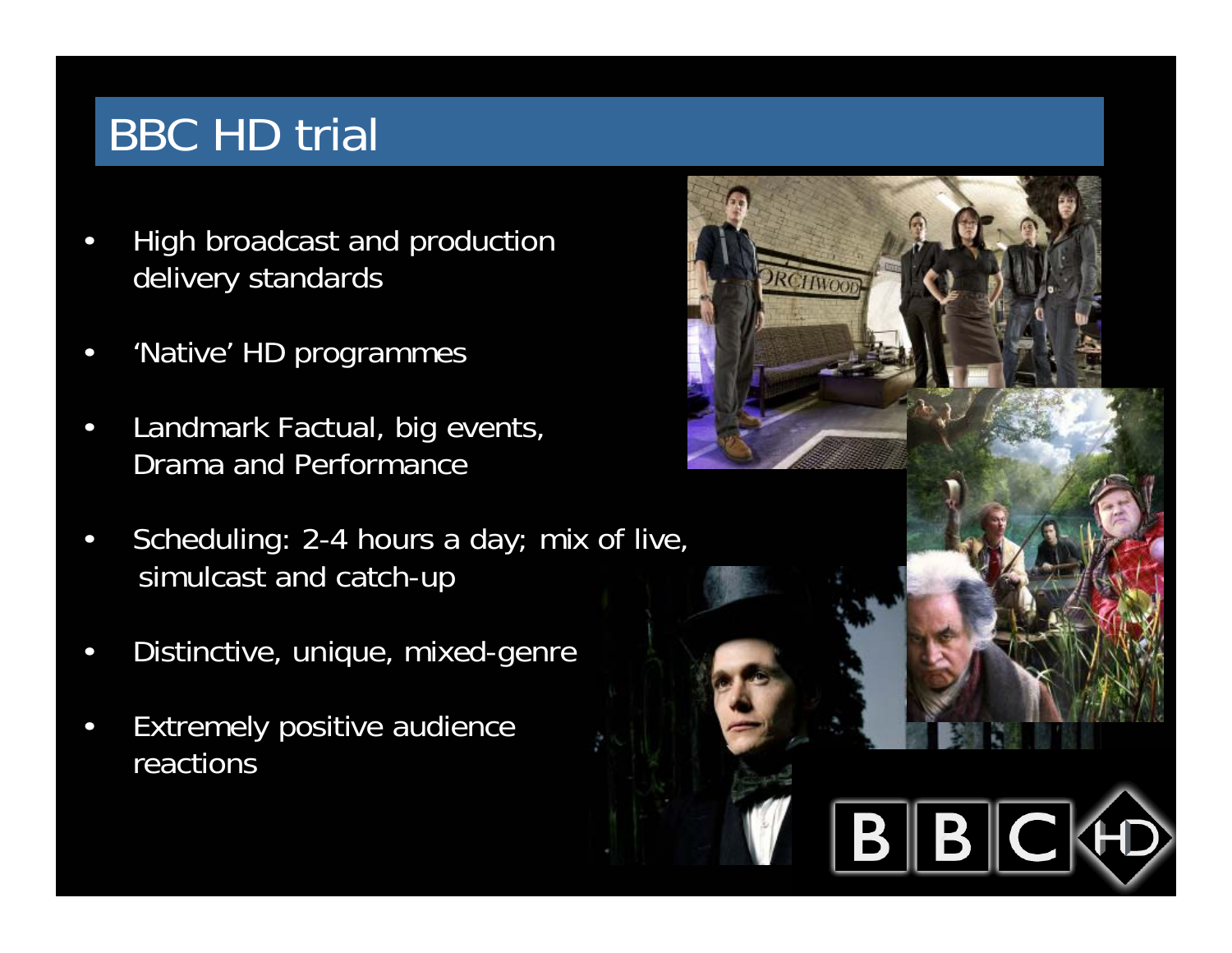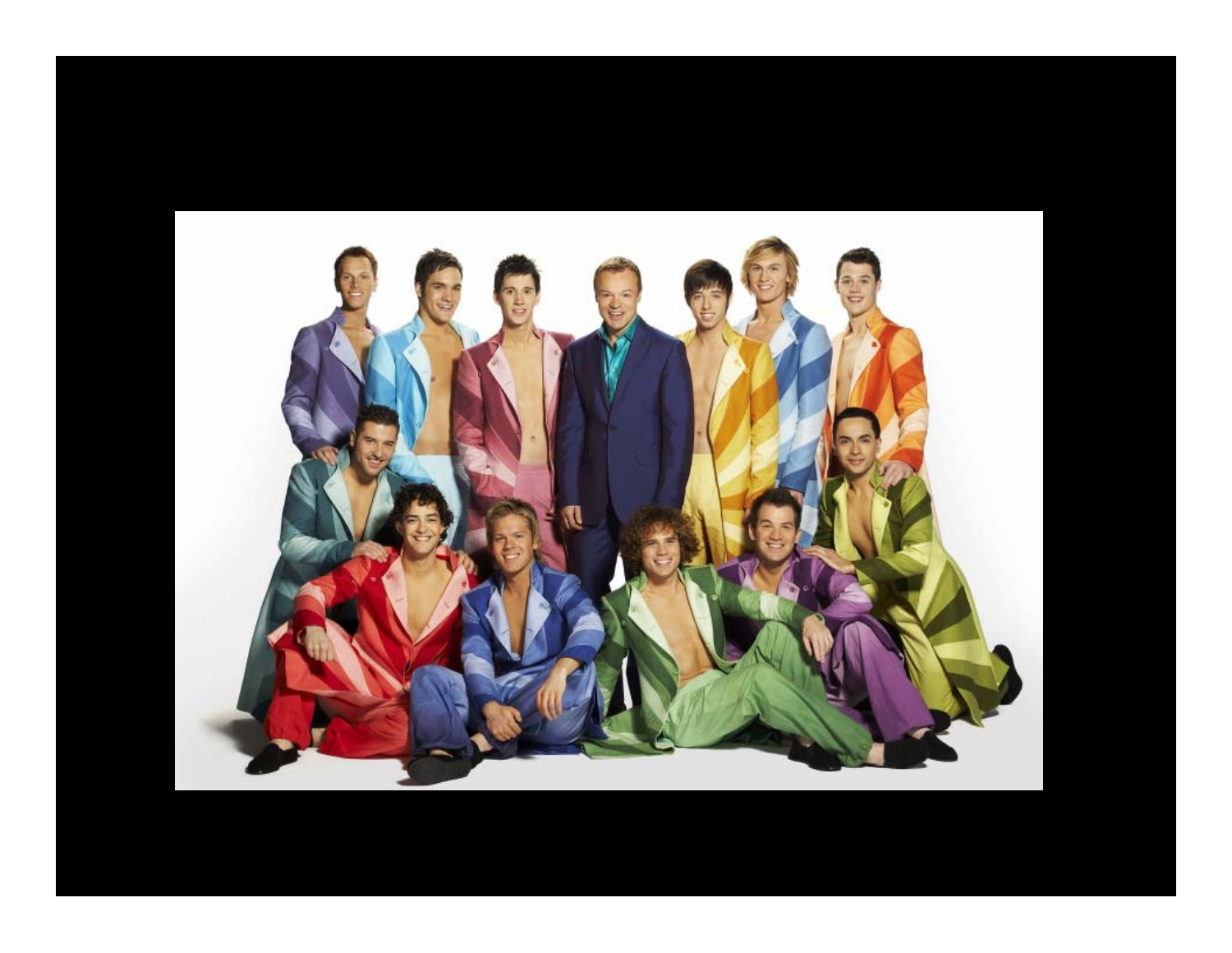# Strategic rationale: future-proofing the BBC

- • Licence fee payers' expectations of the BBC as quality benchmark
- $\bullet$  Audiences have always expected the BBC to lead in technological advancements:
	- 30s 405-line television
	- 40s HD experiments with 1001 line camera
	- 50s Stereo sound tests, standards conversion
	- 60s 625-line colour television in UHF
	- 70s CEEFAX
	- 80s Digital video; NICAM digital stereo
	- 90s First trials of DTT and DAB
- $\bullet$  Maintain relevance and appeal of BBC output
- $\bullet$ Uphold social value of PSB genres

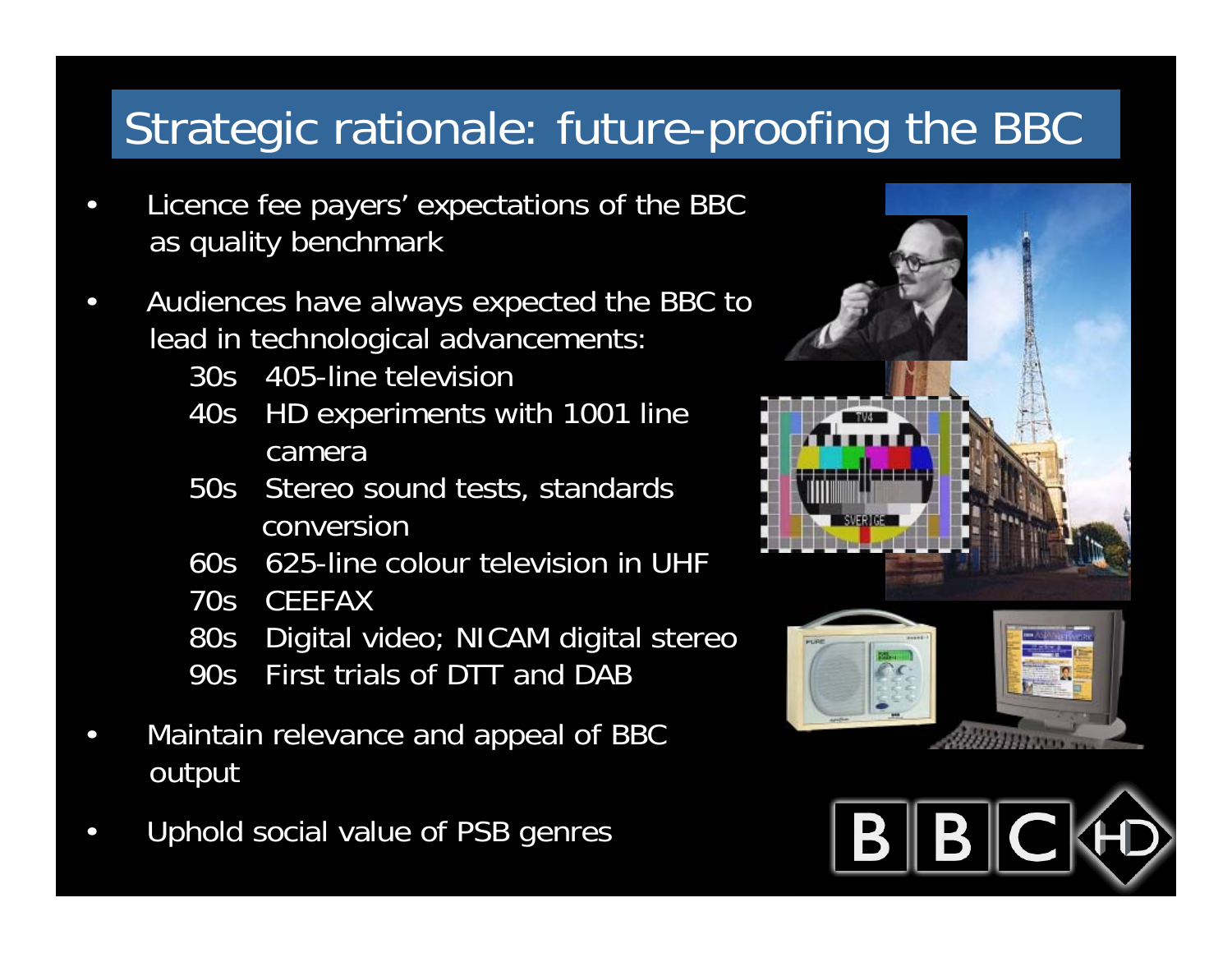## Strategic rationale: future-proofing FTA

- • Make a major contribution to futureproofing FTA TV on all platforms
- $\bullet$  The BBC's intervention will support the development of HD take-up, production and industry partnerships (as with DTT and DAB)
- • HD presence on DTT is necessary to maintain platform competition, audience choice and future spectrum efficiency
- $\bullet$  Delivery of a critical mass of FTA HD on DTT requires additional capacity

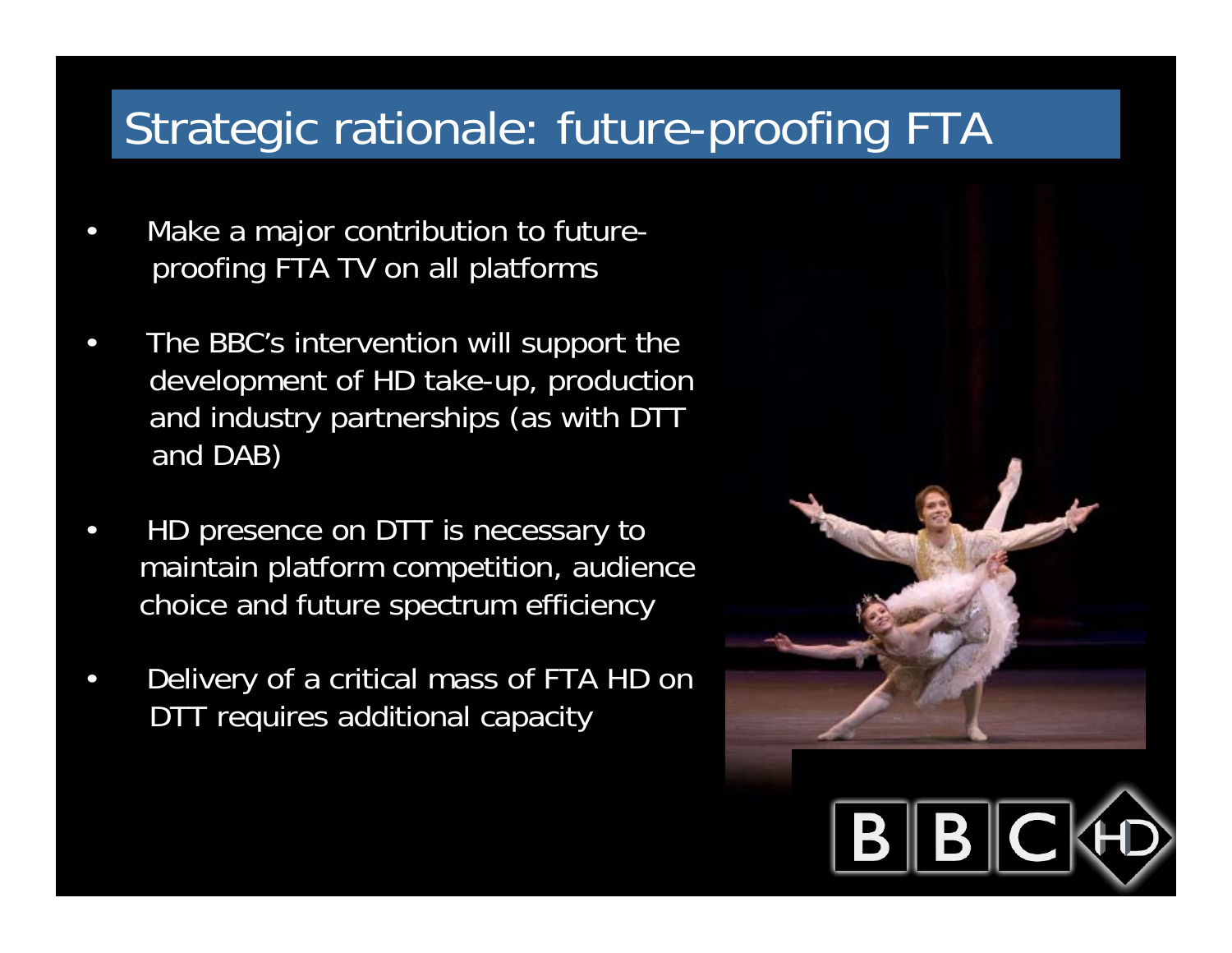## BBC HD: a portfolio channel

- $\bullet$  Best of the BBC's HD output from across all BBC channels
- $\bullet$  Simulcast + 'best of' 9 hour core programme schedule
- $\bullet$ Rest of 24 hour schedule  $=$  promotional loop
- $\bullet$  Flexibility around live music, sport, major events
- $\bullet$  Evolutionary approach: BBC HD grows in line with HD content production

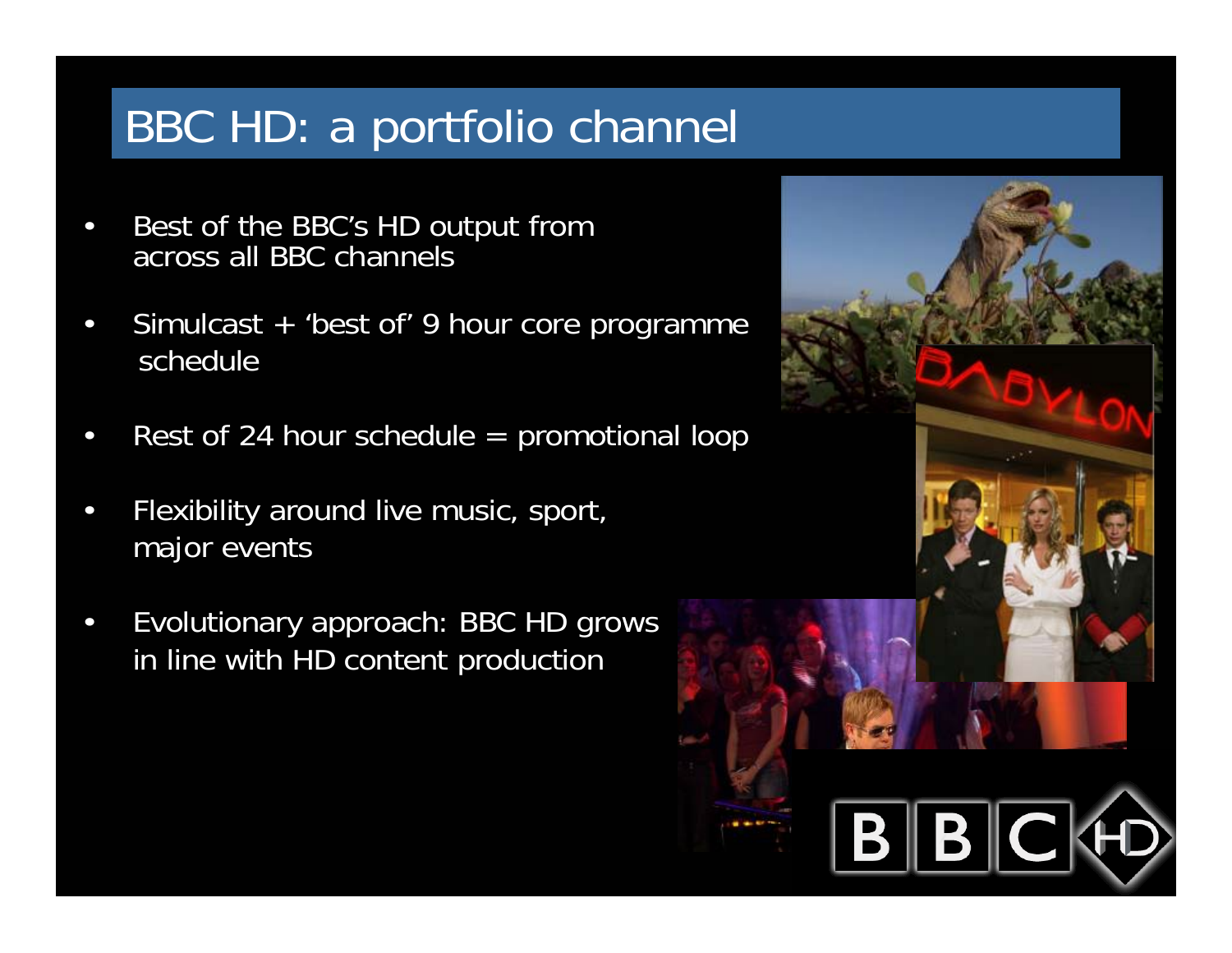## Genre mix

Key source of distinctiveness…

Public service emphasis on quality through:

- $\bullet$ Factual and Natural History
- $\bullet$ Drama
- $\bullet$ Arts, Music and Performance
- $\bullet$ Children's programmes
- $\bullet$ Factual Entertainment and Lifestyle
- •Sport

Significant amount of original UK content:

- •only 20% Sport and acquired films
- $\bullet$  less than 5% acquired specifically for BBC HD







History TV & Radio Programmes

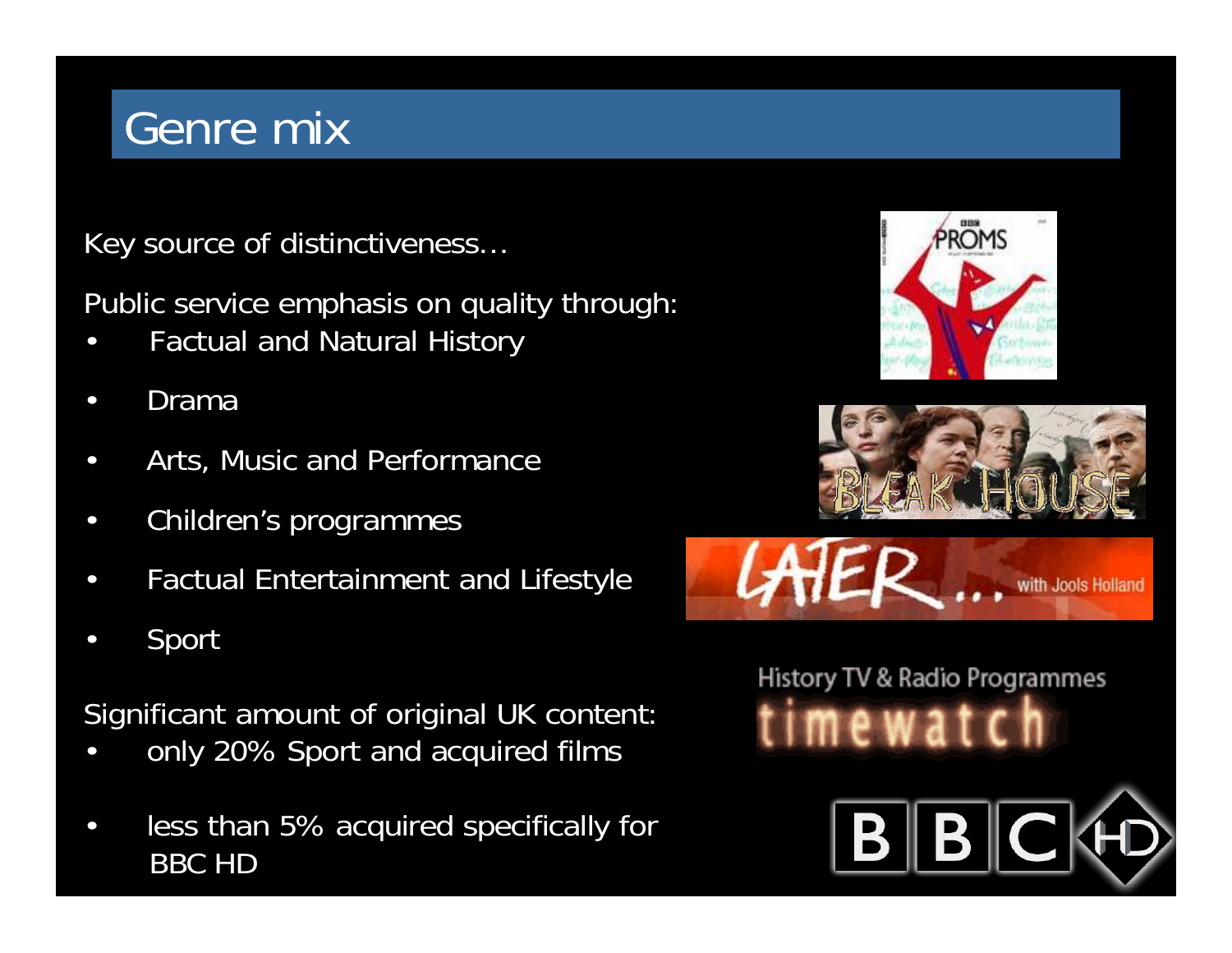### Phased, evolutionary service

- • Launch schedule – Winter 2007/08: mixed genre 3-4 hr core schedule on Dsat and Dcab; DTT from mid-2008
- • By end 2008: core schedule between 1500 and 2400 hours daily on Dsat and Dcab
- •Fewer repeats as production increases
- • Move towards BBC ONE simulcast between 1930 and 2200 hours
- • Weekend schedule – BBC ONE core plus live sport



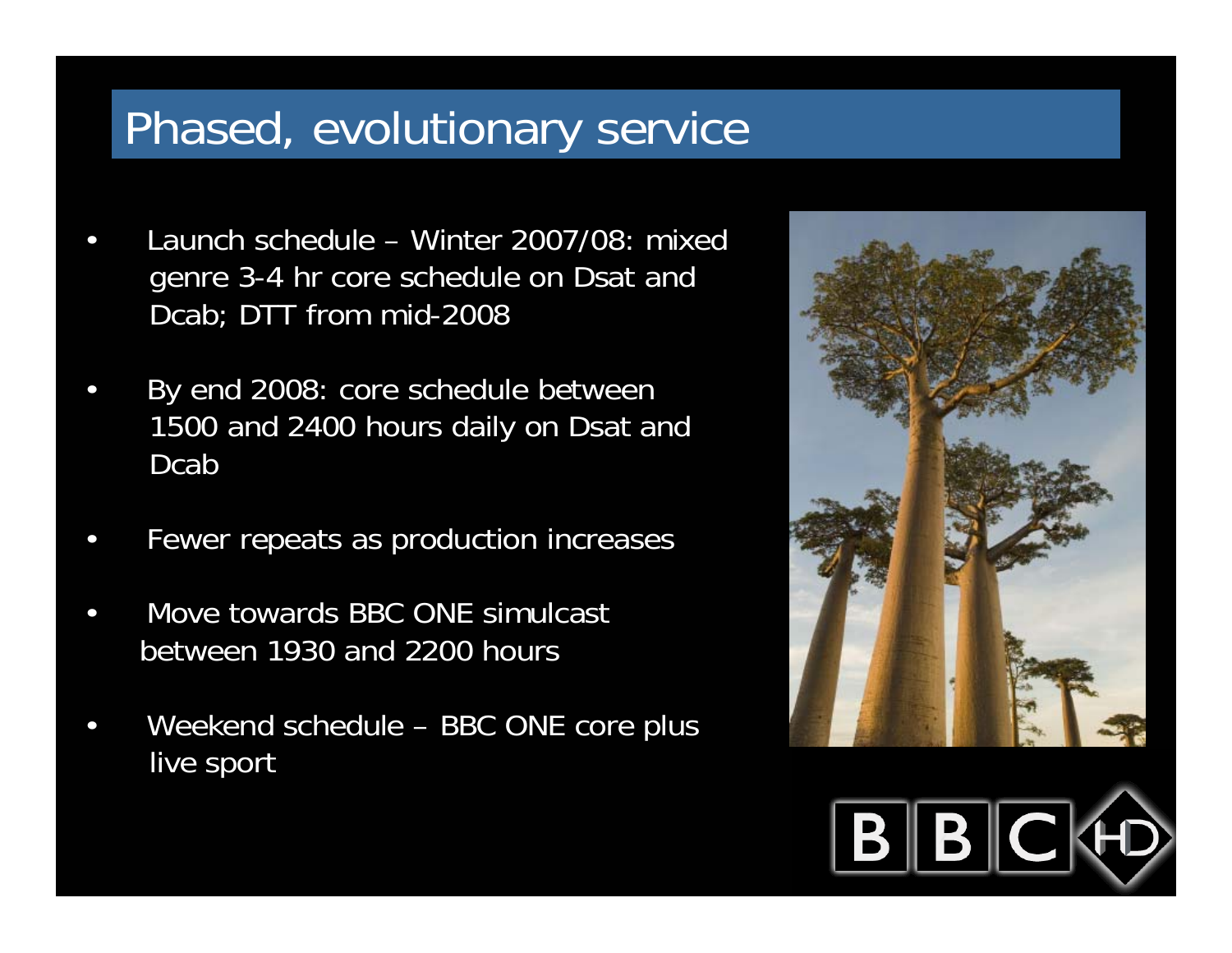## **Distribution**

- $\bullet$ FTA on as many platforms as feasible
- $\bullet$  Core schedule plus barker available from winter 2007/8
- $\bullet$  DTT capacity issues – so non-live HD zone to be broadcast between 0200 and 0600, in line with availability of HD DTT hard-disk STBs
- $\bullet$  Programmes available on day of transmission
- $\bullet$  Watch at time of transmission or from hard disk recording

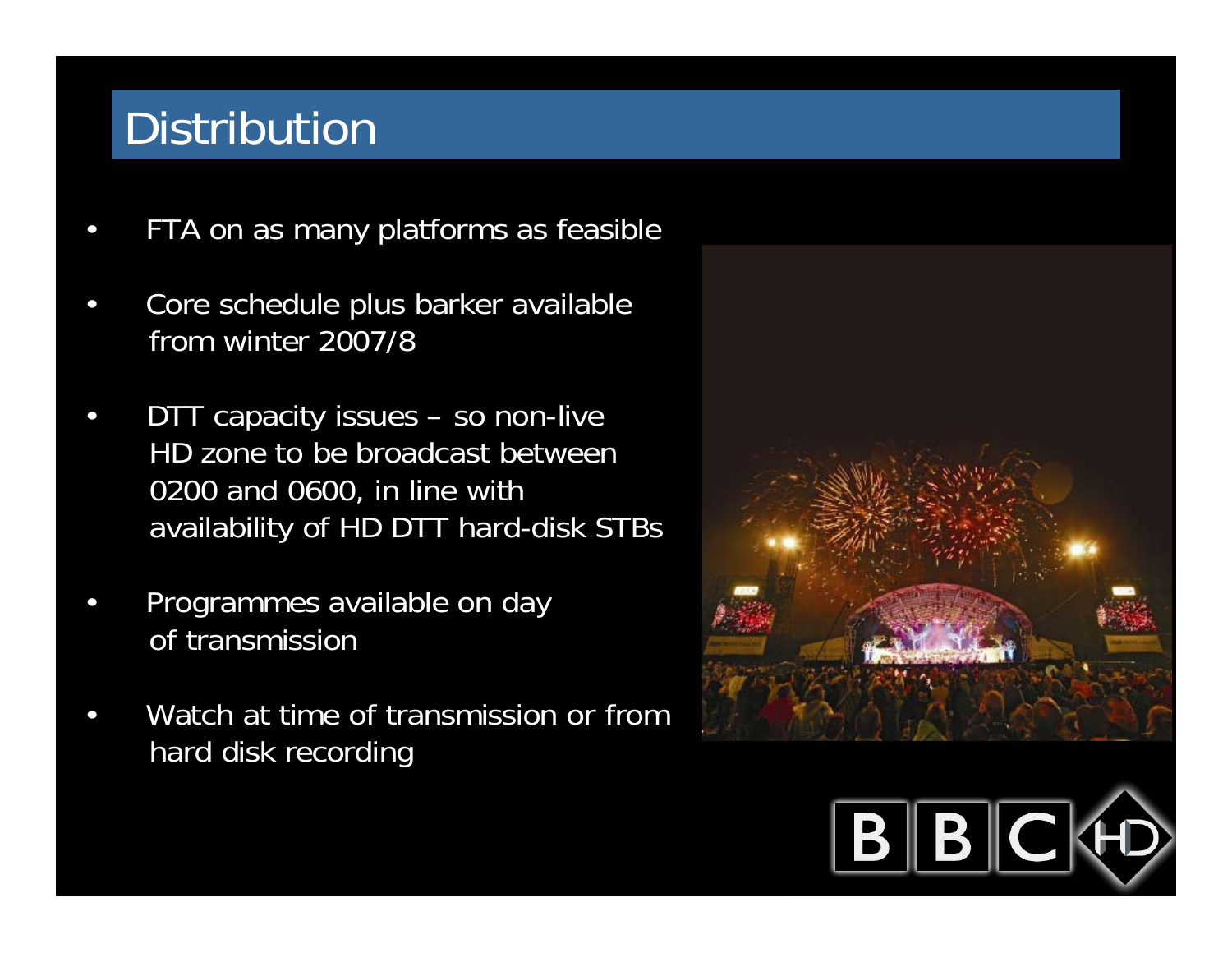### DTT platform

- • Overnight HD zone on DTT is 'second-best' solution
- • Balances DTT capacity constraints with commitment to universal provision and supporting evolution of platform
- • Transmission time will minimise the impact on existing BBC SD services
- • Overnight DTT zone to be replaced by full service if sufficient DTT spectrum capacity becomes available after switchover



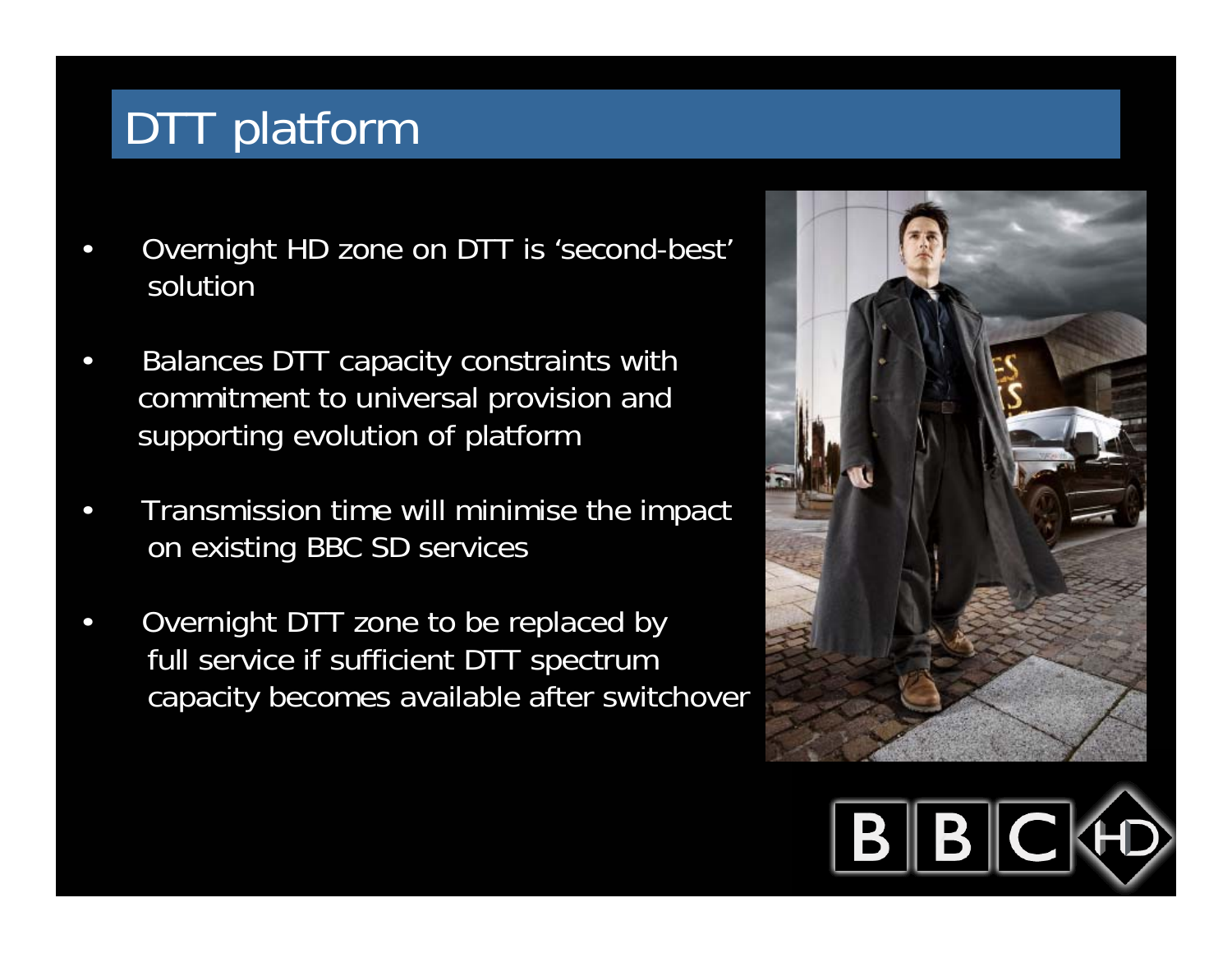## BBC HD: key points

- $\bullet$ HD is happening – in the UK and globally
- $\bullet$ Audiences want HD and expect it from the BBC
- $\bullet$ HD reinforces the BBC's reputation for quality
- $\bullet$ The BBC needs to maintain relevance and appeal
- •The BBC can play a vital role in supporting the transition to HD
- $\bullet$ A best of BBC HD channel would reflect the PSB ethos
- $\bullet$ The distribution proposition balances opportunities and constraints

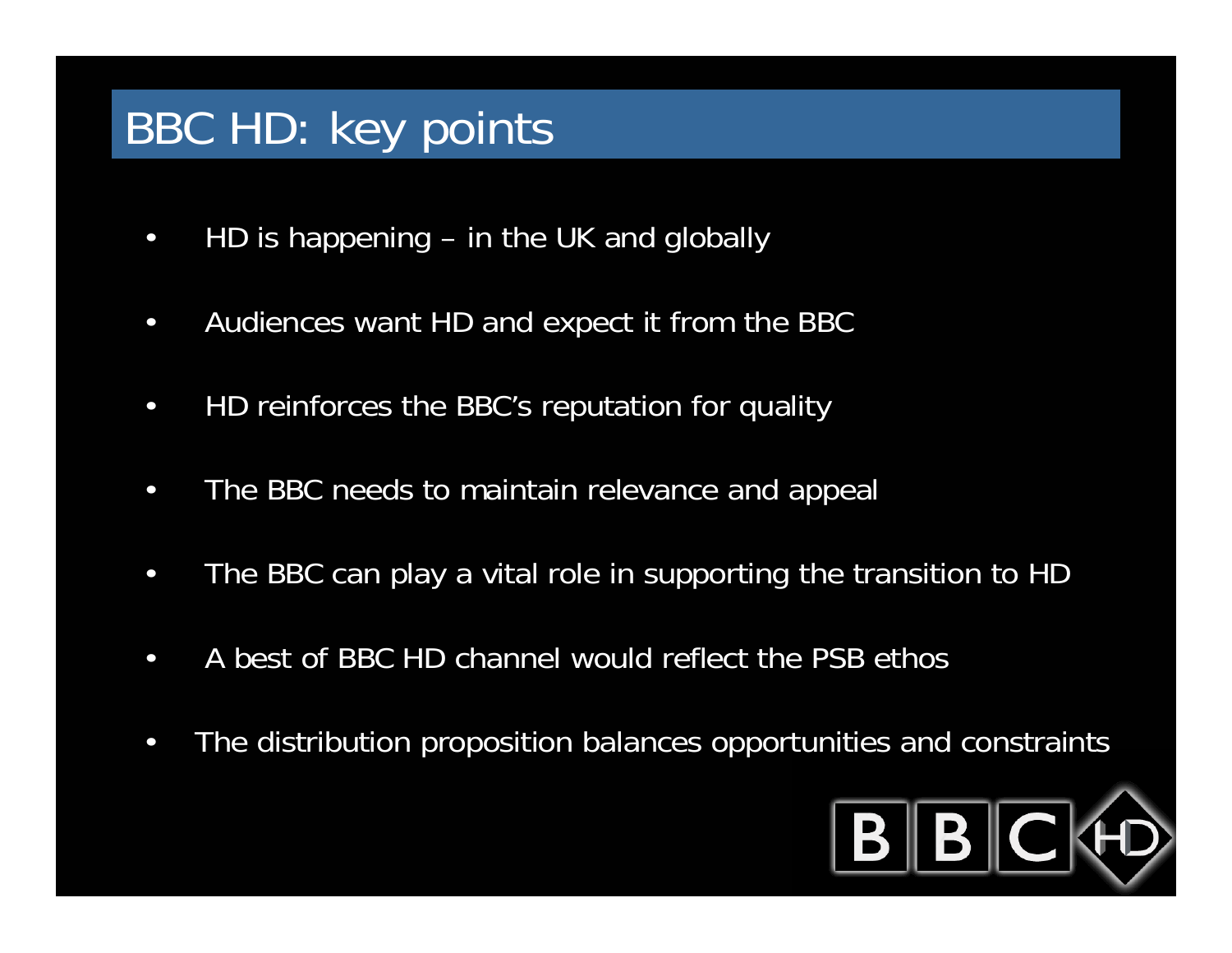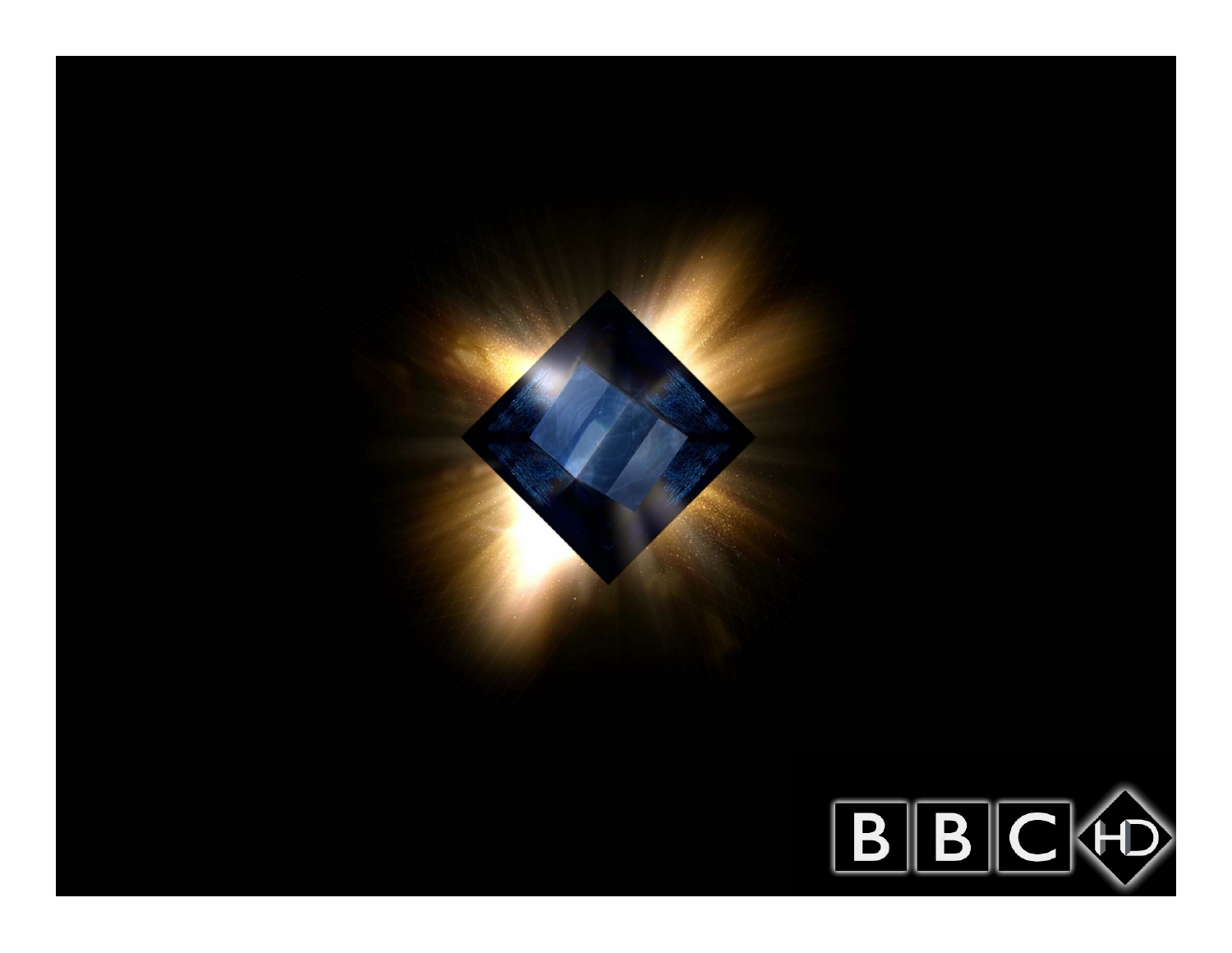

## **The Public Value Assessment**

Christopher Woolard Head of Finance, Economics & Strategy **BBC Trust**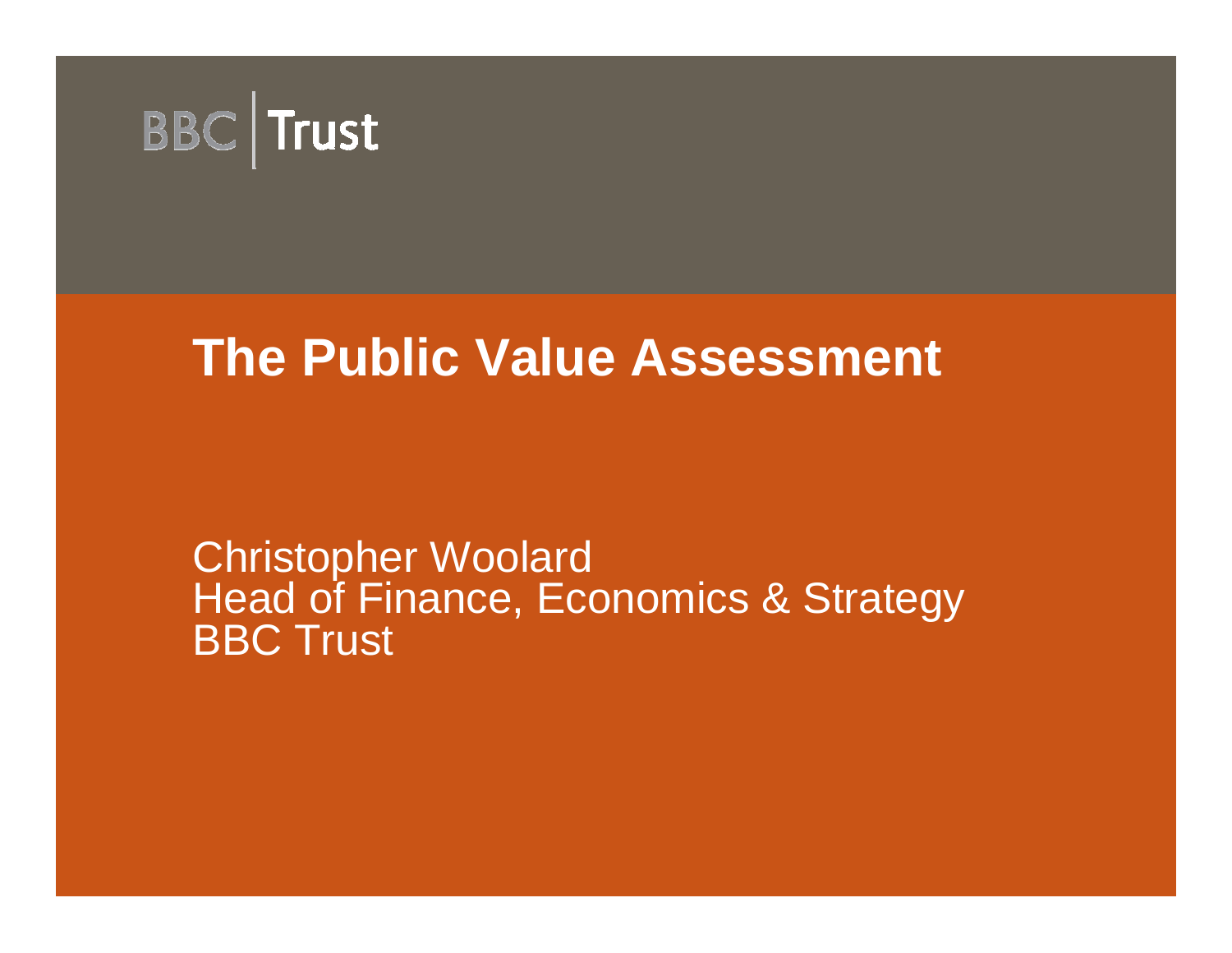# The PVA methodology

- Fit with BBC's public purposes
- Assessment against drivers of public value
- Not a numeric equation nor looking for 'good' vs MIA 'bad'

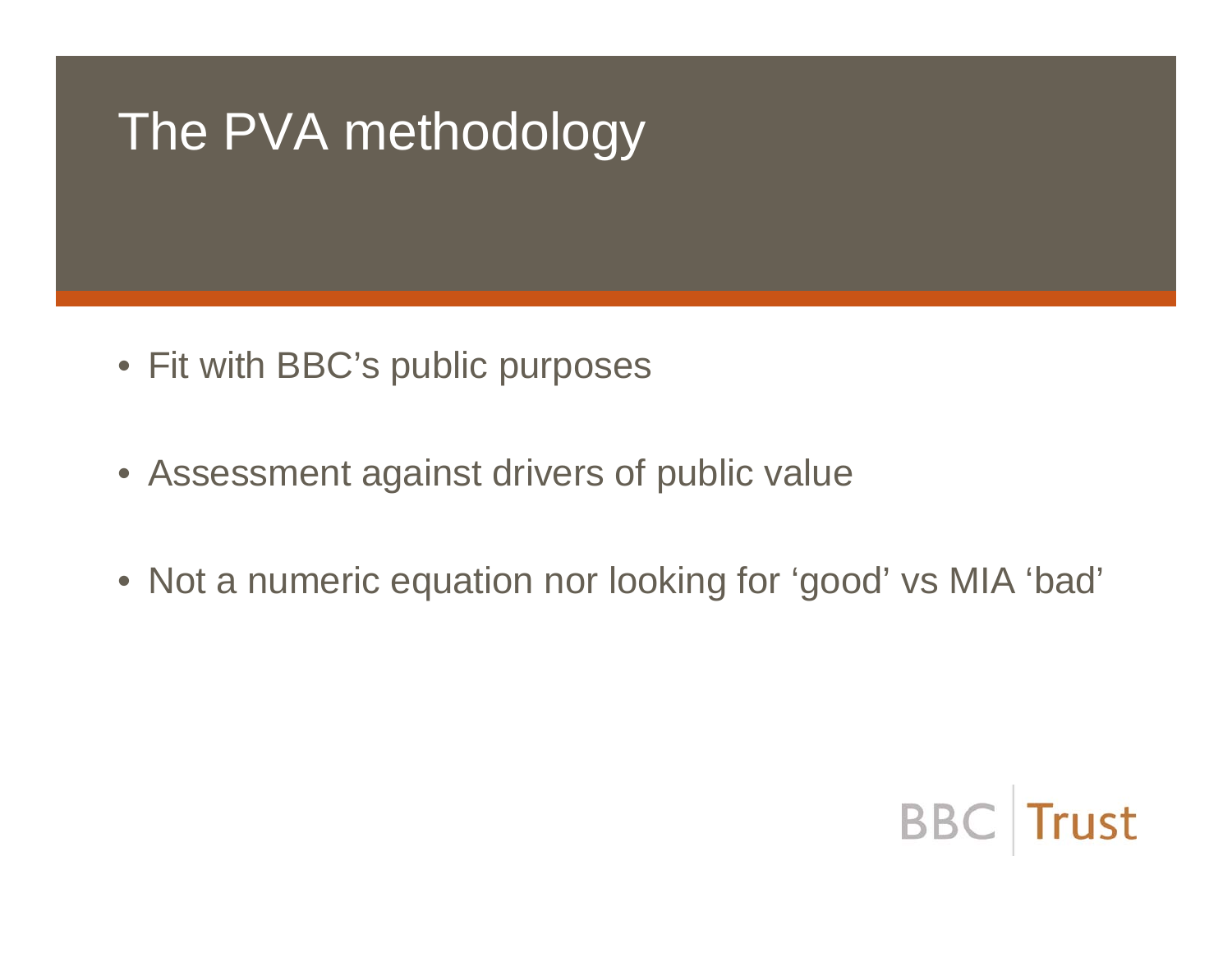## Fit with BBC's public purposes



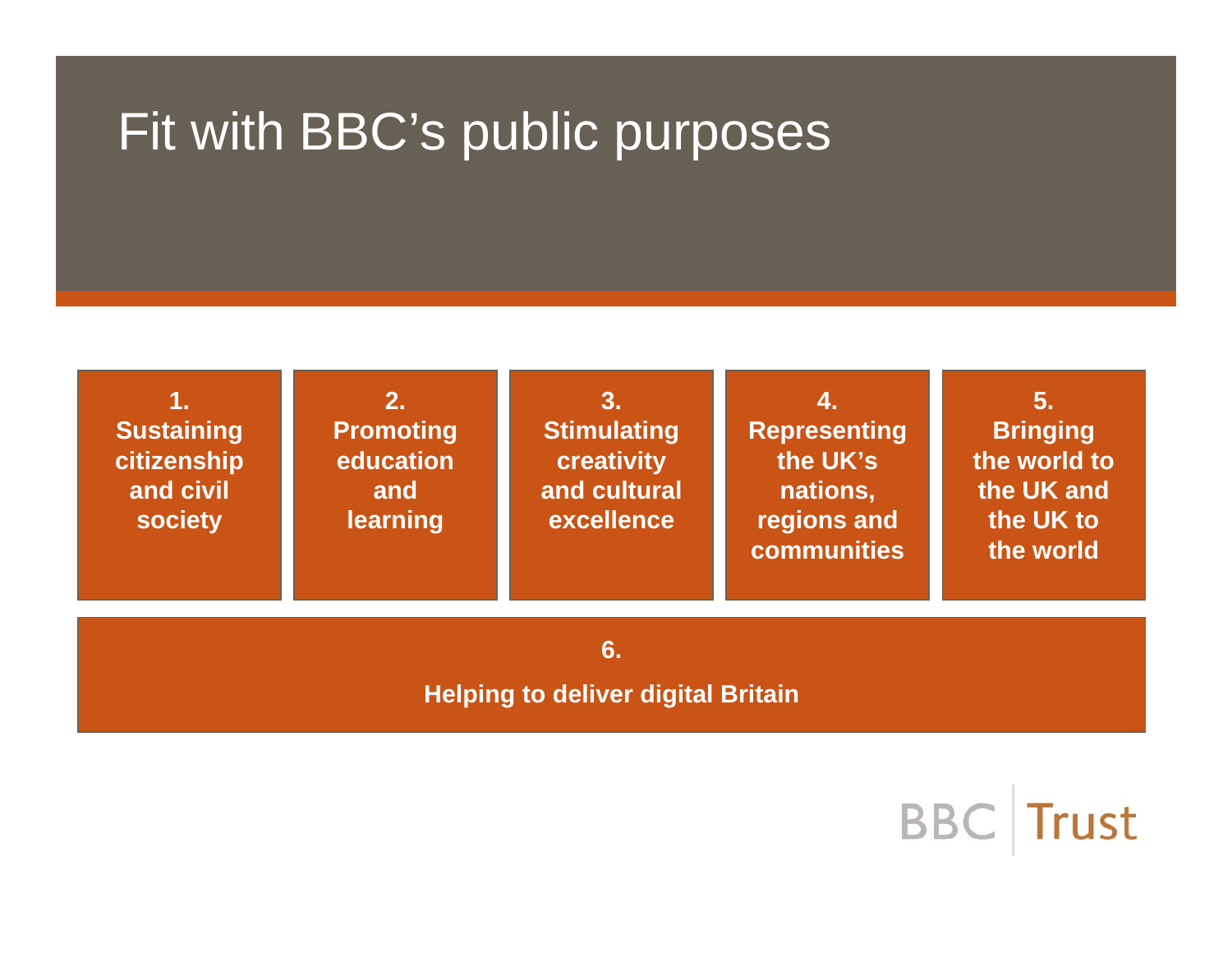## Assessment against drivers of public value



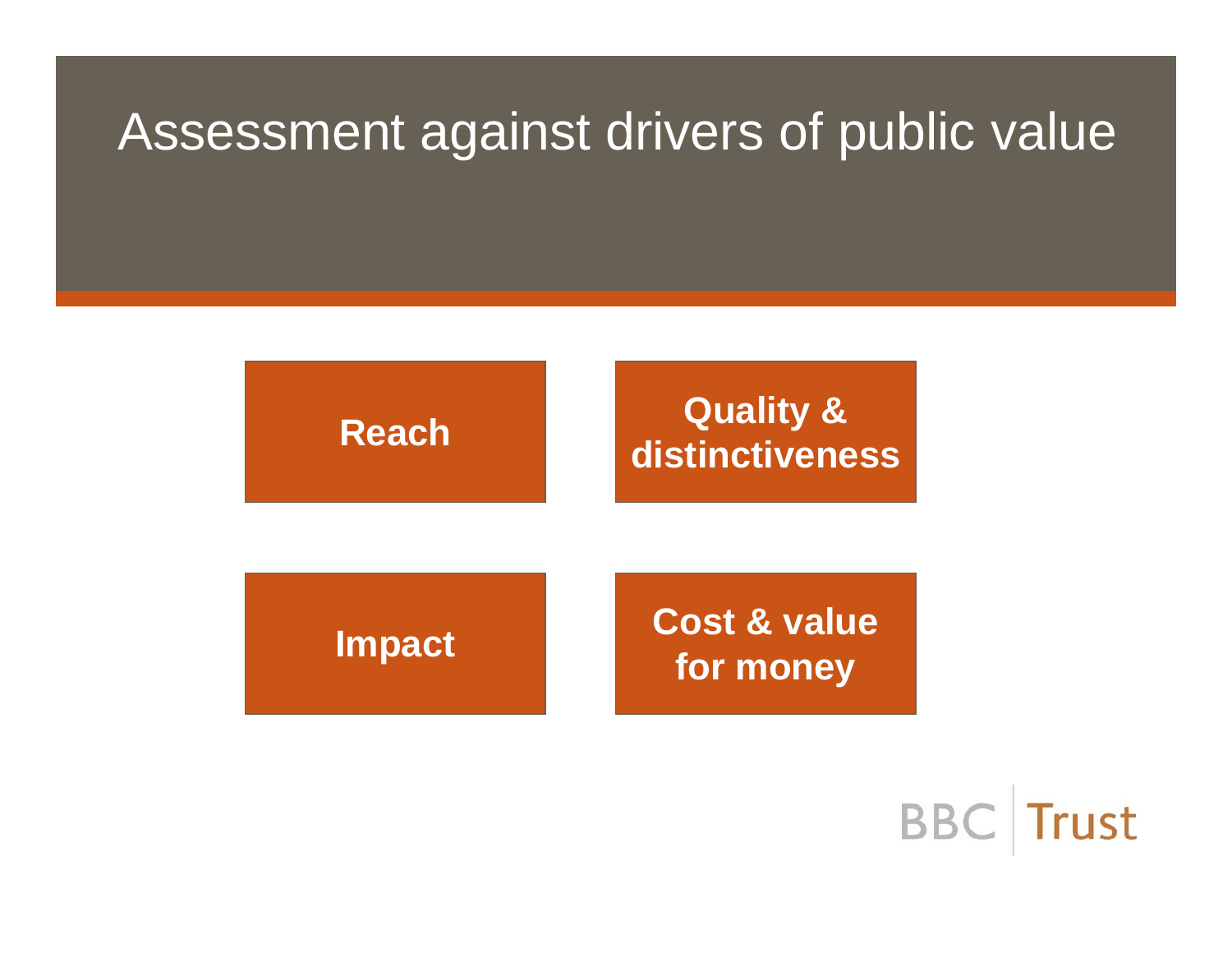# Some key issues for the PVA

- Is HD the new standard for television or a high end enhancement?
- Does it need to be provided at no incremental cost to the licence fee?
- What is the appropriate market building role for the BBC?
- How relevant is a new linear channel to the on-demand world?
- Is a dedicated channel needed or just simulcast capacity?
- How relevant to the UK is the global trend towards HD?
- Does the public really value HD?

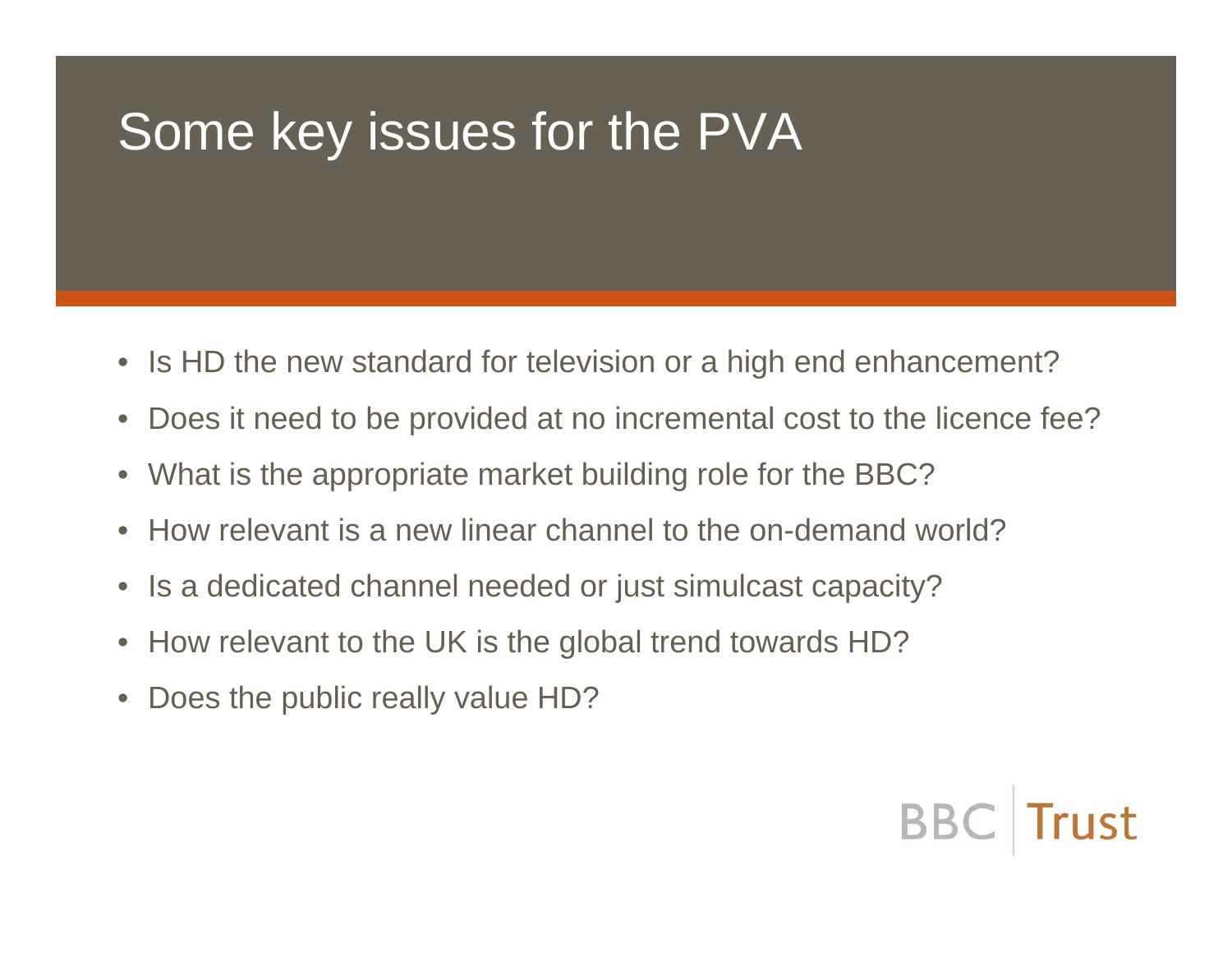# Questions for stakeholders

- $\bullet$ What role should the BBC play in the development of HD?
- $\bullet$ Is the proposal a desirable use of the licence-fee?
- $\bullet$ How will the proposals drive or maintain usage of BBC services?
- $\bullet$ Does the service represent a high quality offering?
- $\bullet$ How distinctive are the proposals?
- $\bullet$ What are the benefits to consumers and society as a whole?
- $\bullet$ How do the proposals fit with the BBC's public service role?

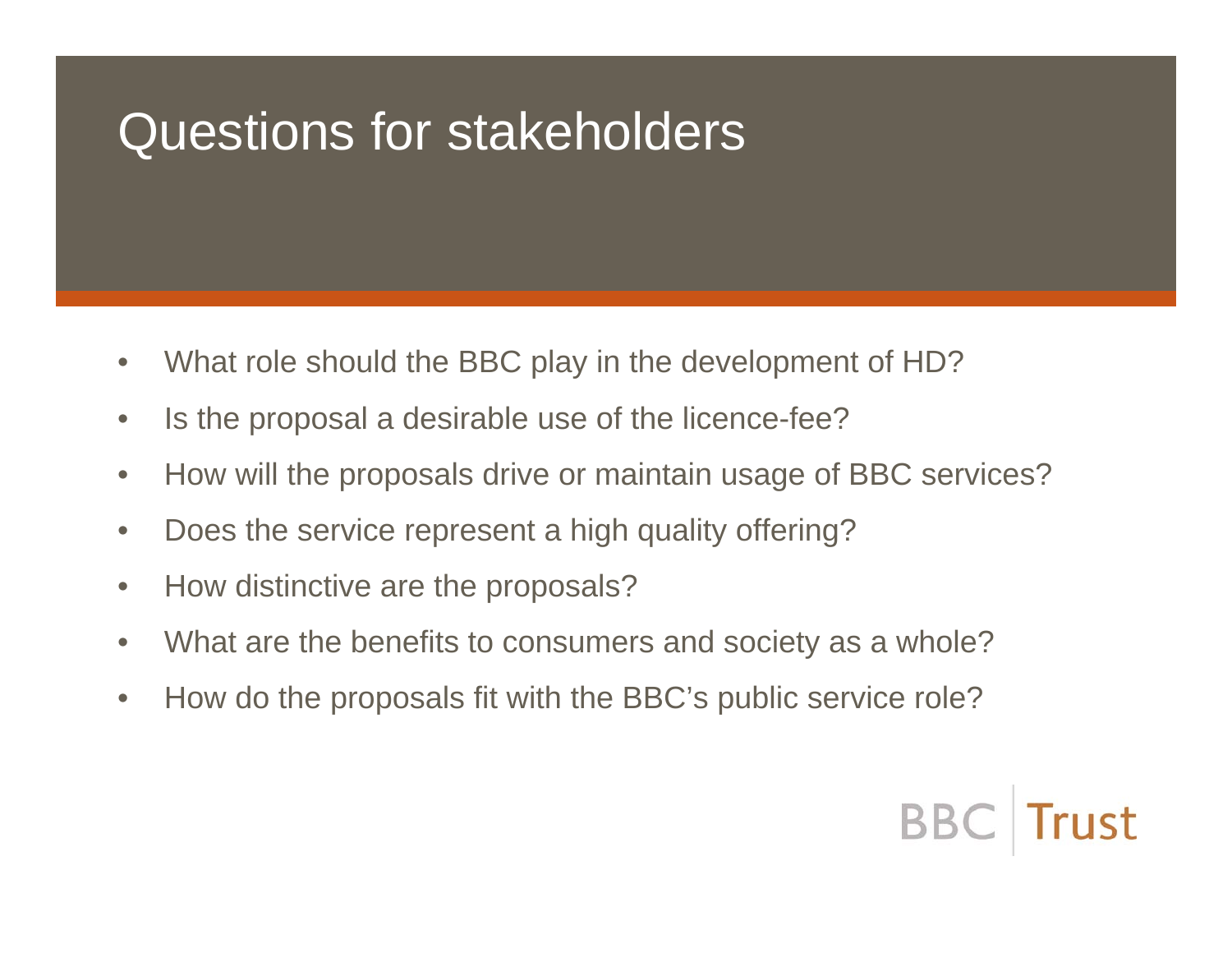# Submission of evidence

- Website: bbc.co.uk/bbctrust/
- Email: HDconsultation@bbc.co.uk
- Stakeholder interviews with BBC Trust officials
- Contact: David.Bradford@bbc.co.uk

Closing date 19 June 2007**BBC** Trust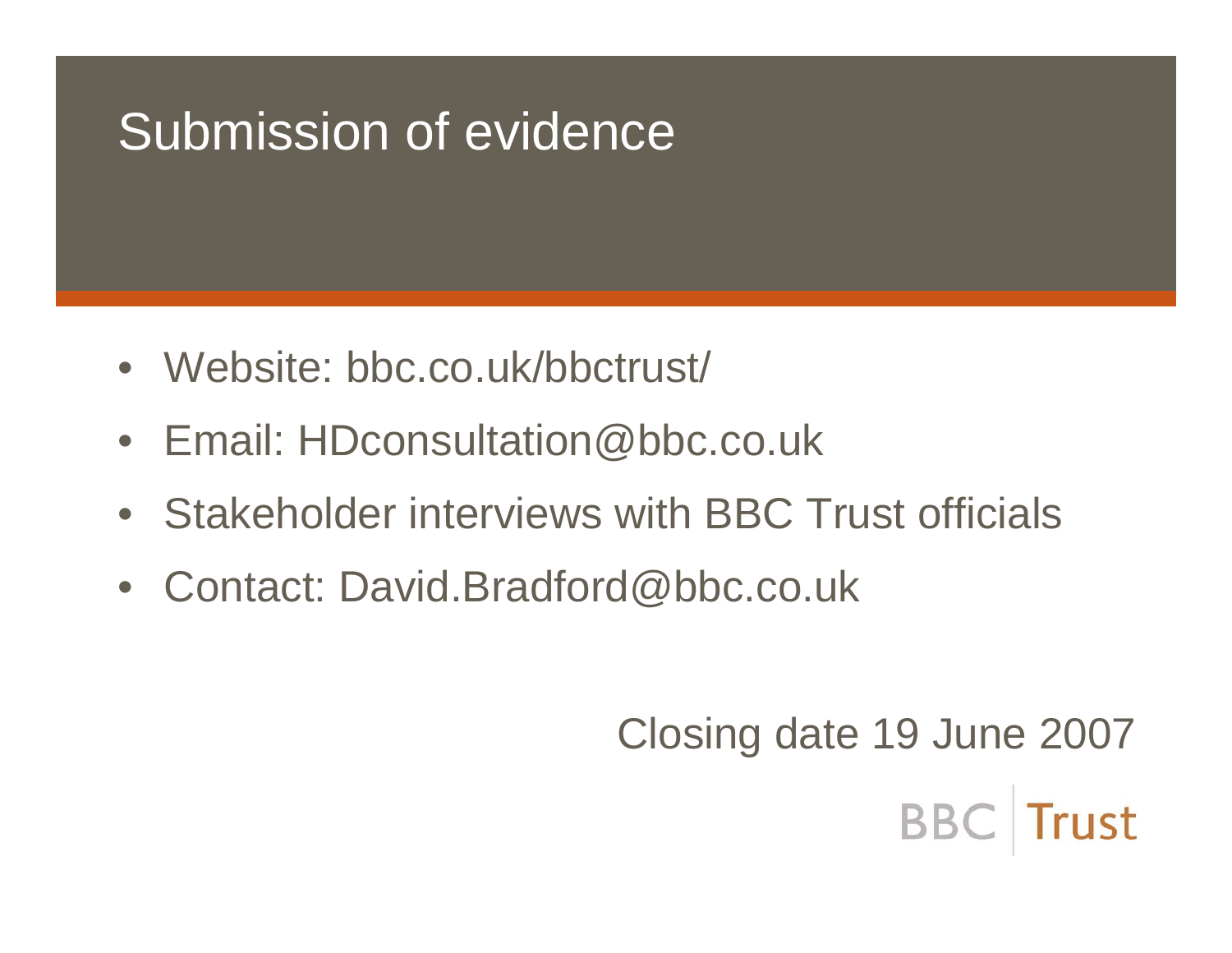

# **Information Seminar – Market Impact Assessment of the BBC's proposed High Definition Television Service**

Charles Jenne Project Director, Market Impact Assessment, Ofcom 22 May 2007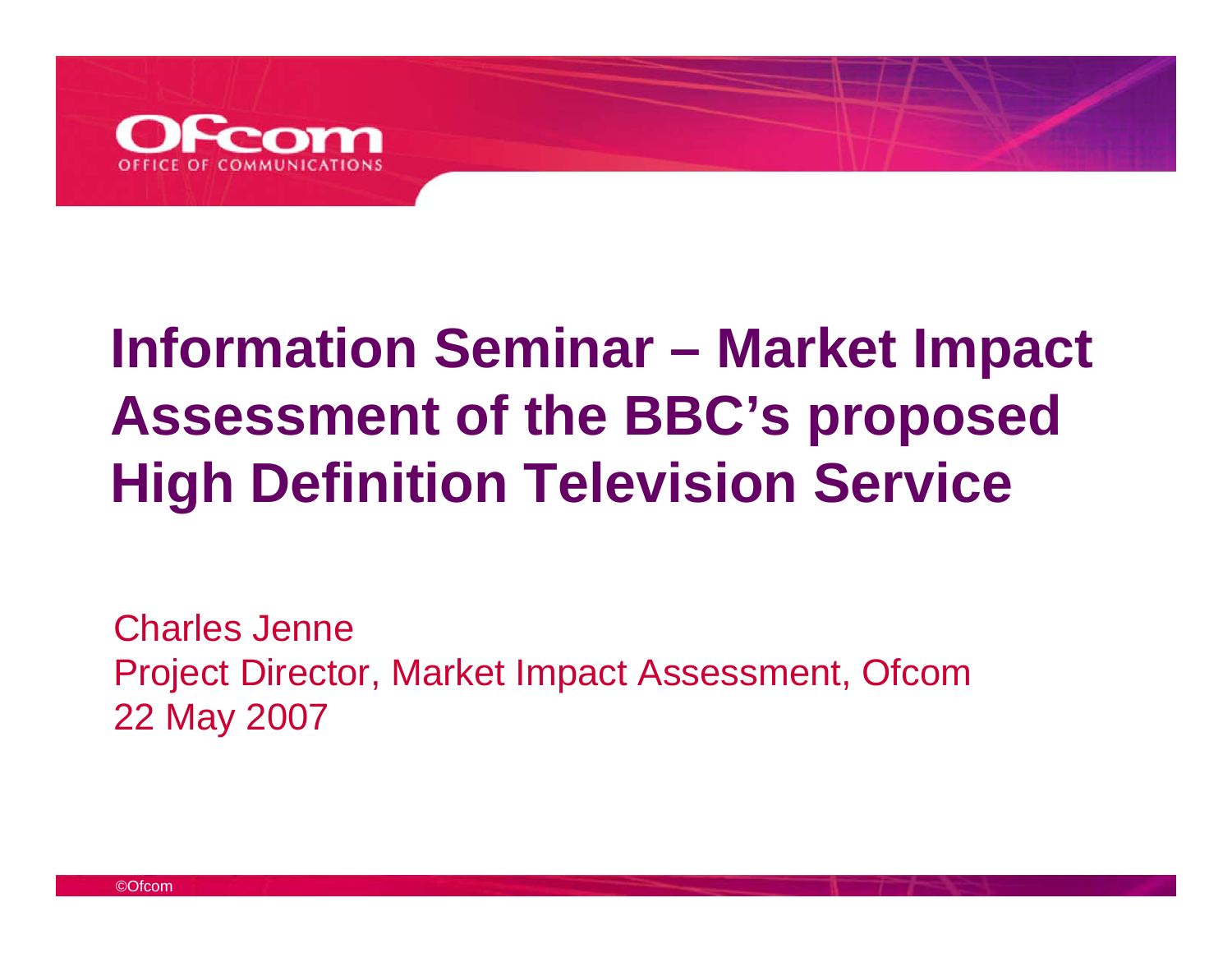

#### **Terms of Reference**

• Terms of Reference for Ofcom's market impact assessment published today at www.ofcom.org.uk. These set out the:

#### MIA Objectives

- • Assess the potential impact of the proposed BBC HDTV service on
	- **Holland** and the state of the products and services for which it is likely to be a direct substitute or complement and
	- –products and services on which it is likely to have a significant indirect impact

#### MIA Scope

- •Broadcast services on various delivery platforms;
- •TV platform services and network services;
- $\bullet$ Provision of content – including programme-making and rights exploitation;
- • Hardware and software, including television reception equipment, recording and playback equipment and physical media; and
- •On-demand services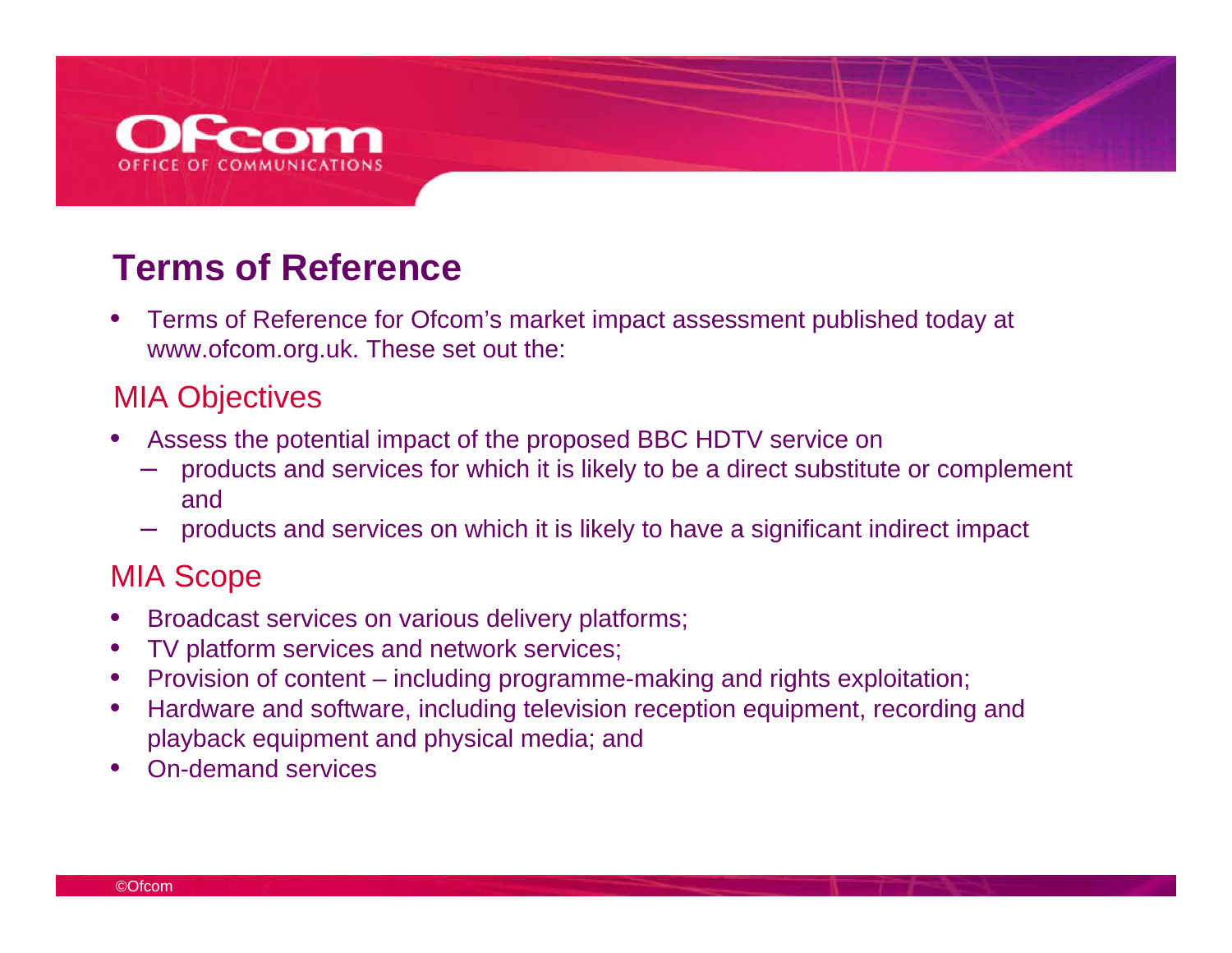

#### **Terms of Reference**

#### MIA Analysis

- $\bullet$  Quantitative and qualitative assessment of the impact of the proposed BBC HDTV service on the products and services identified, including the impact on manufacturers, retailers, service providers and, ultimately, consumers
- $\bullet$ Consideration of static impacts and, in particular, dynamic impacts
- $\bullet$  Sensitivity analysis to identify aspects likely to have the greatest effect and how negative effects, if any, could be removed or mitigated
- $\bullet$ **The impact may be positive or negative**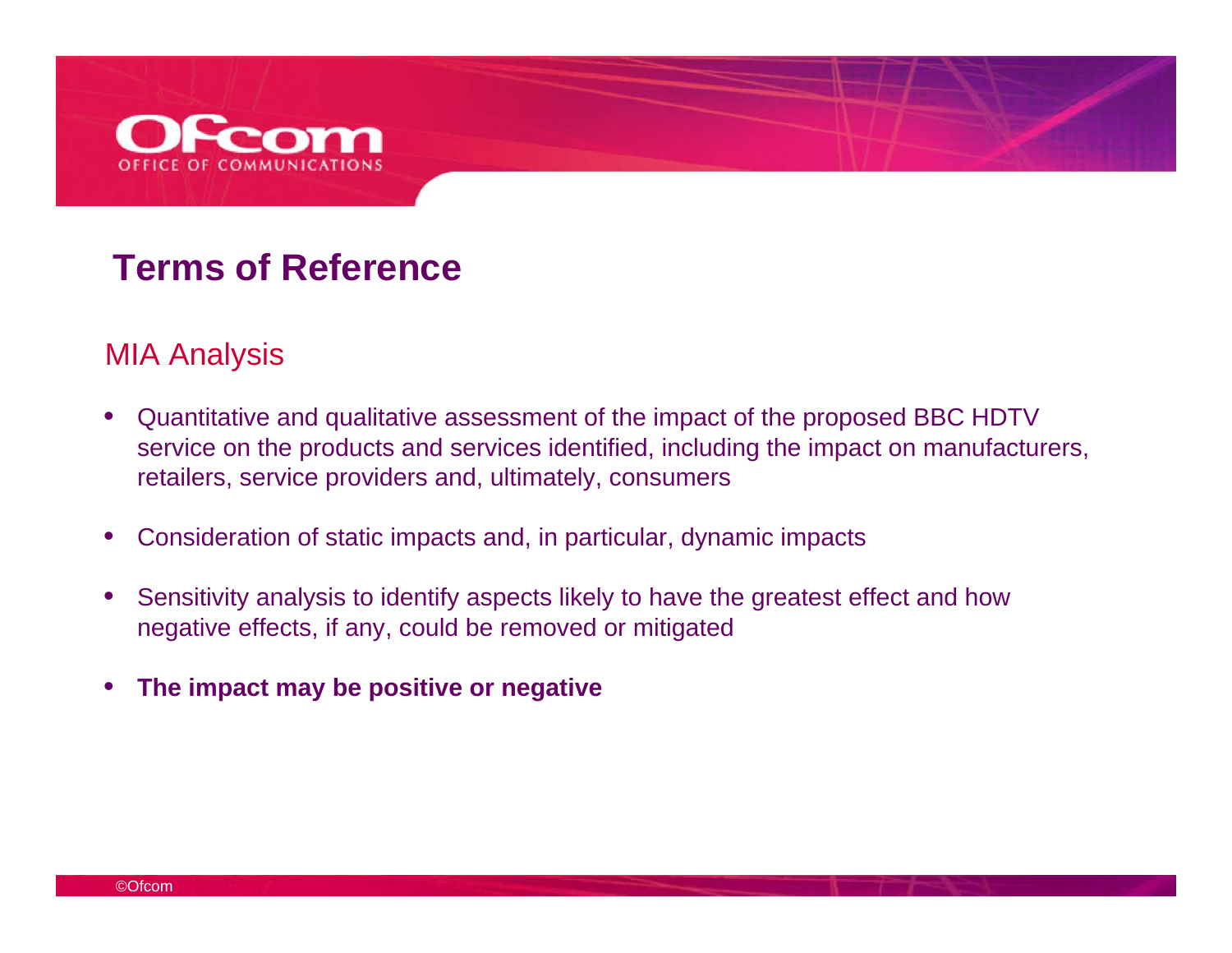

#### **Information Gathering for MIA**

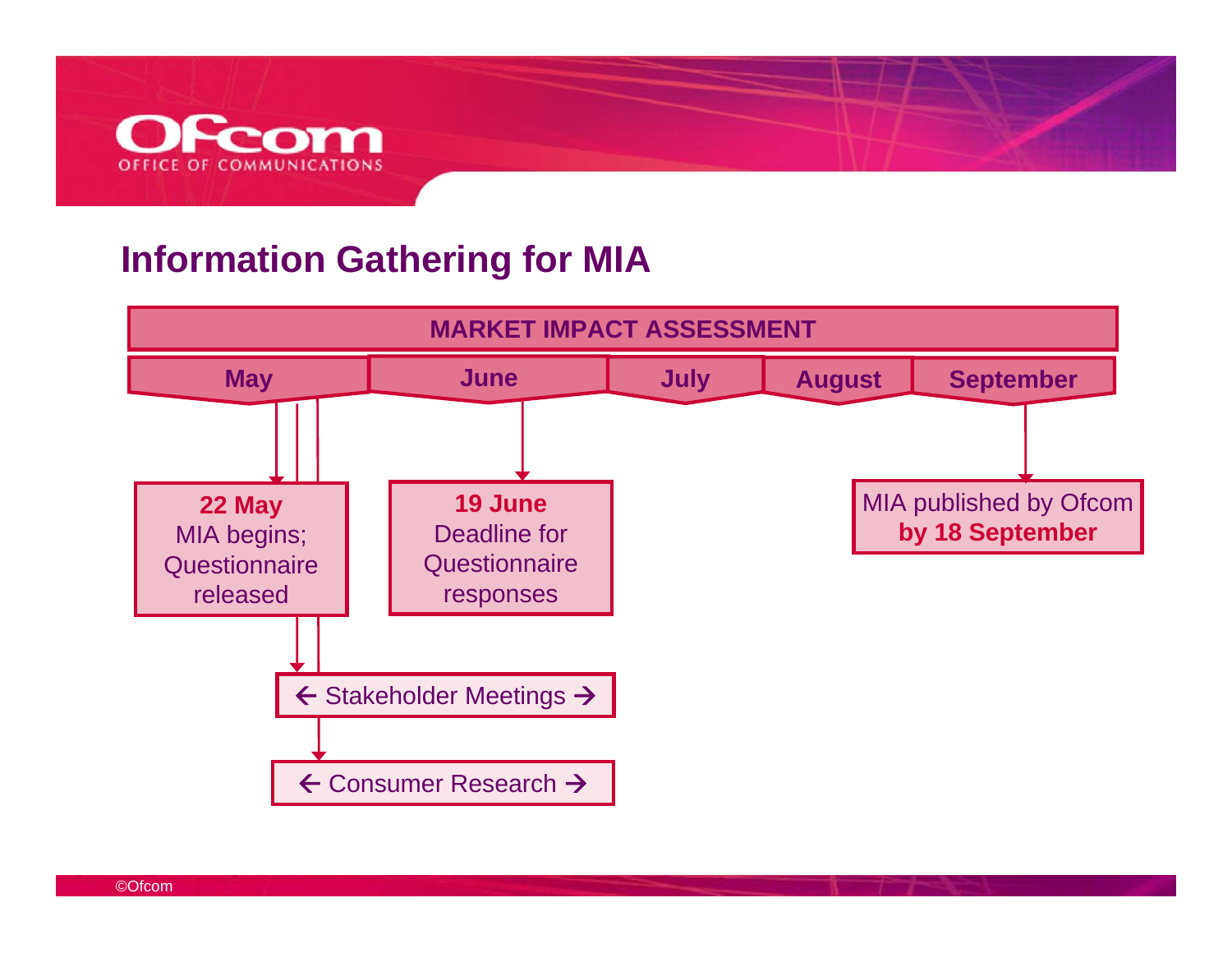

#### **Stakeholder Questionnaire**

- $\bullet$ Available to download on the Ofcom website
- $\bullet$ We're keen to receive submissions from any stakeholders
- $\bullet$  The questionnaire is designed to provide structure to responses; we welcome all relevant information
- $\bullet$ **Please provide available supporting evidence for all comments**
- • Responses should be submitted by 5pm Tuesday 19 June to Helen.Keefe@ofcom.org.uk, or to Helen Keefe at Ofcom's postal address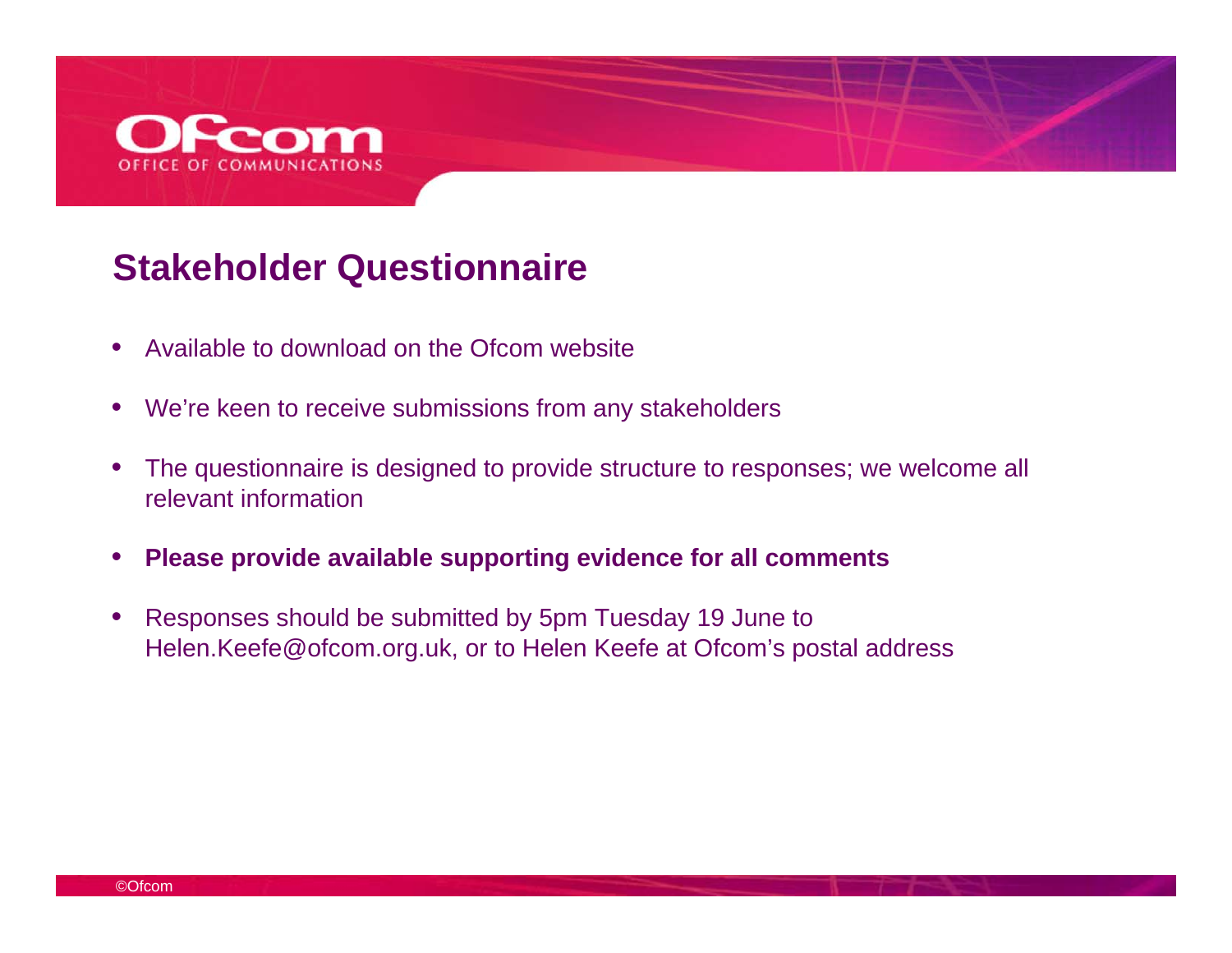

- • The Questionnaire is divided into three sections to cover any **actual or potential** effects on **existing or planned** products and services.
- •**Effects might be positive or negative**.
- • Broadly, the questions ask:
	- Describe the competing products and services directly affected (business plans etc)
	- Describe those direct effects and any indirect effects on that business
	- What aspects of the proposed BBC HD channel might have the greatest effect? How might the effects evolve in the future?
	- What effect could the proposed timing of the launch of the BBC HD channel have on the products and services and overall business?
	- For any negative effects: what safeguards could be introduced to mitigate or remove those?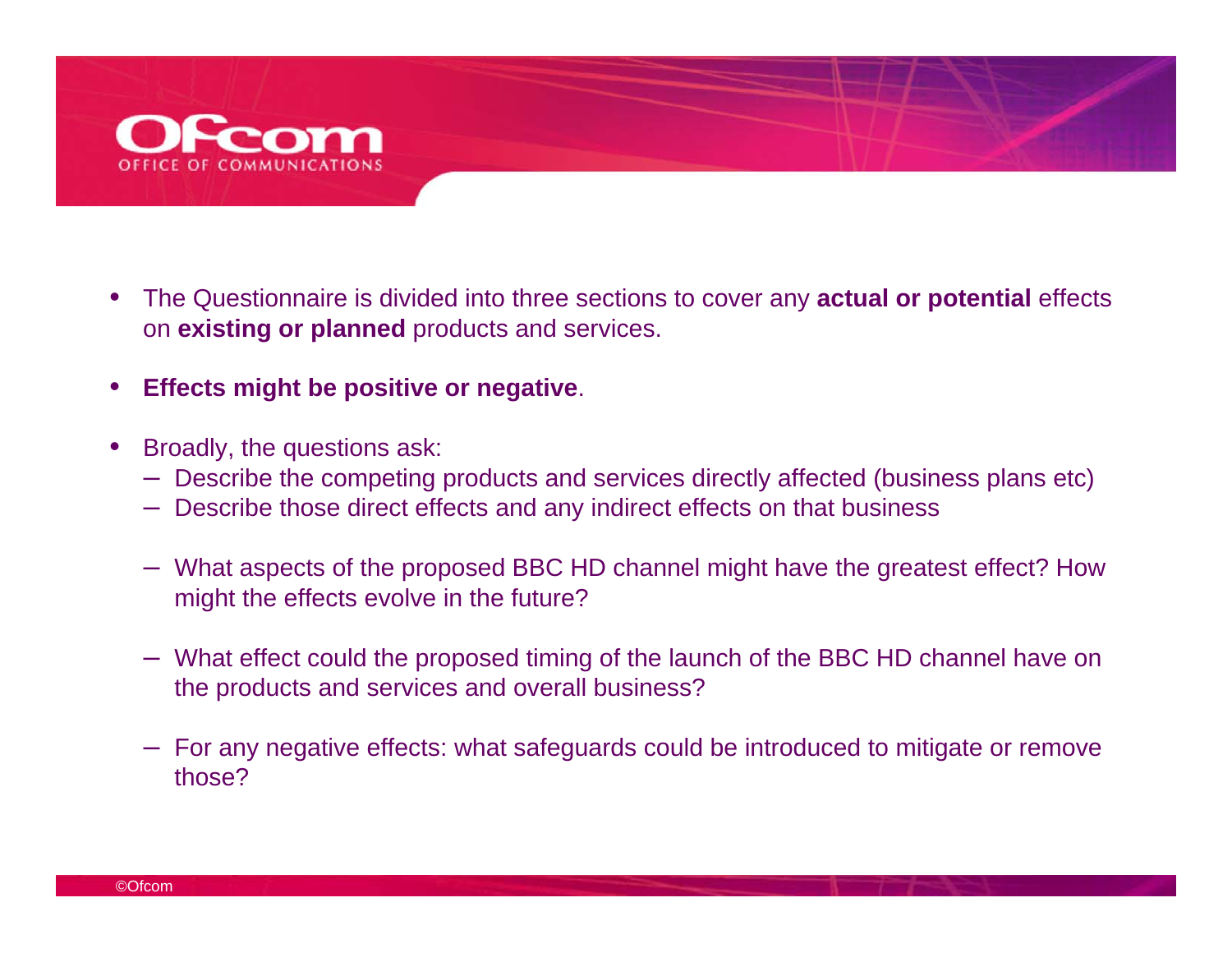![](_page_38_Picture_0.jpeg)

#### **Stakeholder Meetings**

- We also invite stakeholders to meet us, individually or in small groups, at Riverside House as soon as possible before the end of June
- $\bullet$  Please let us know ASAP if you would like to meet the Ofcom team (contact Helen Keefe)
- $\bullet$  **Note that meetings will complement, not substitute, written responses to the Stakeholder Questionnaire**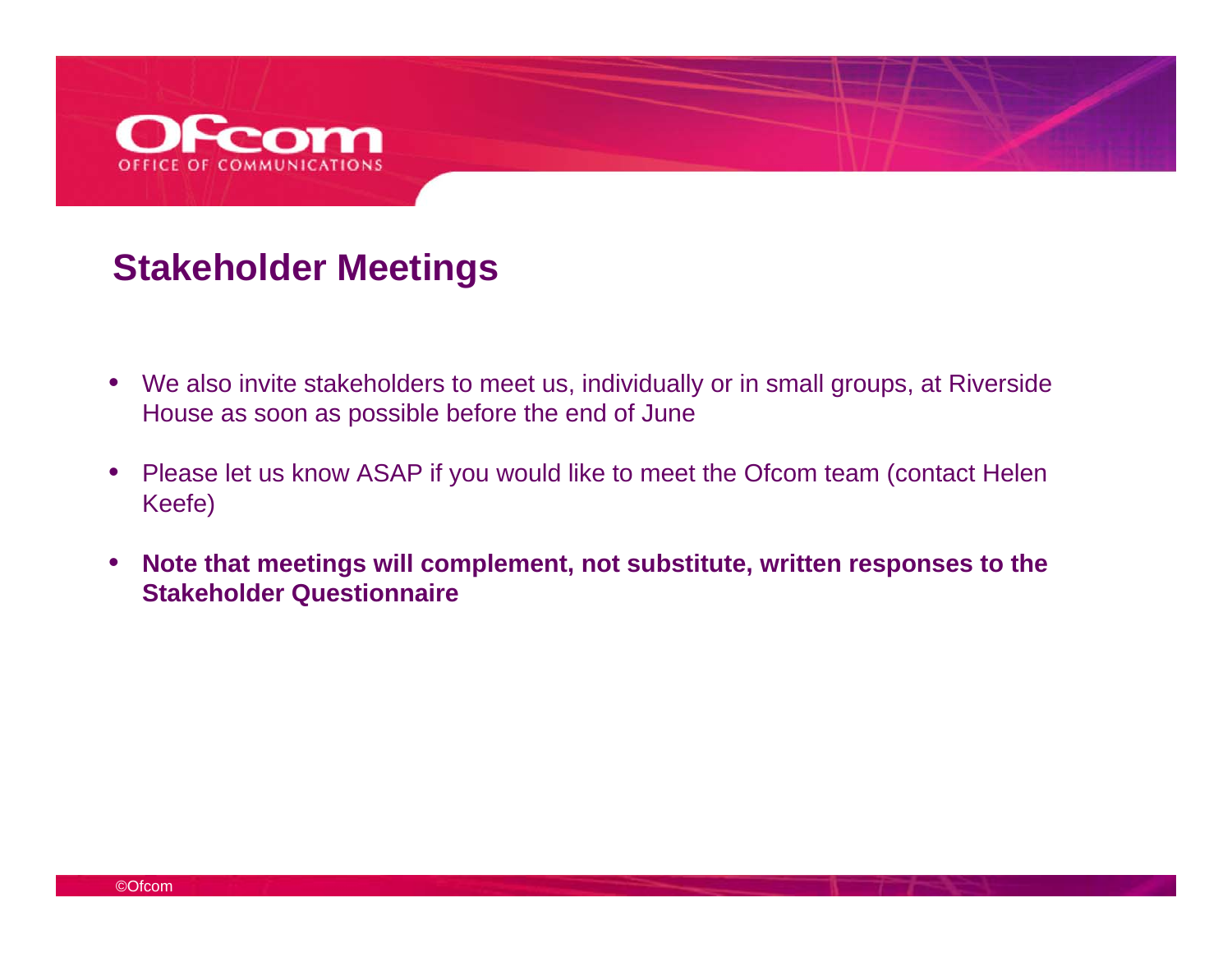![](_page_39_Picture_0.jpeg)

#### **Confidentiality**

- $\bullet$  All responses received by Ofcom will be treated as non-confidential unless you specify that part or all of the response is confidential and should not be disclosed
- • Non-confidential responses will be shared with the BBC Trust unless a separate MIA response is prepared, which is clearly marked for Ofcom only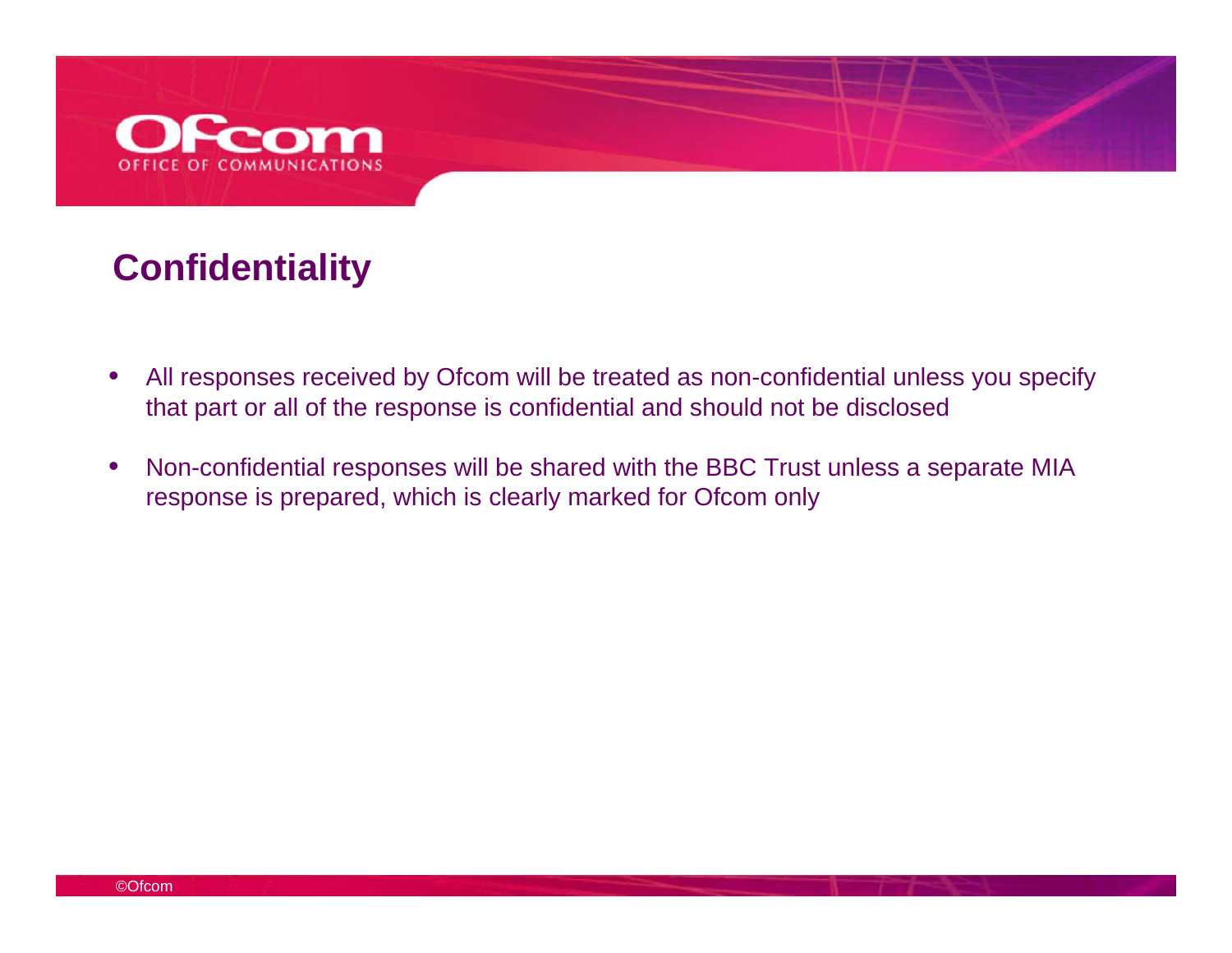![](_page_40_Picture_0.jpeg)

#### **Useful Resources**

#### MIA Webpage

 $\bullet$ http://www.ofcom.org.uk/research/tv/bbcmias/hdtv/

#### **MIA Contacts**

- $\bullet$ Stakeholder Programme – Helen.Keefe@ofcom.org.uk
- $\bullet$ All other MIA questions – Khalid.Hayat@ofcom.org.uk